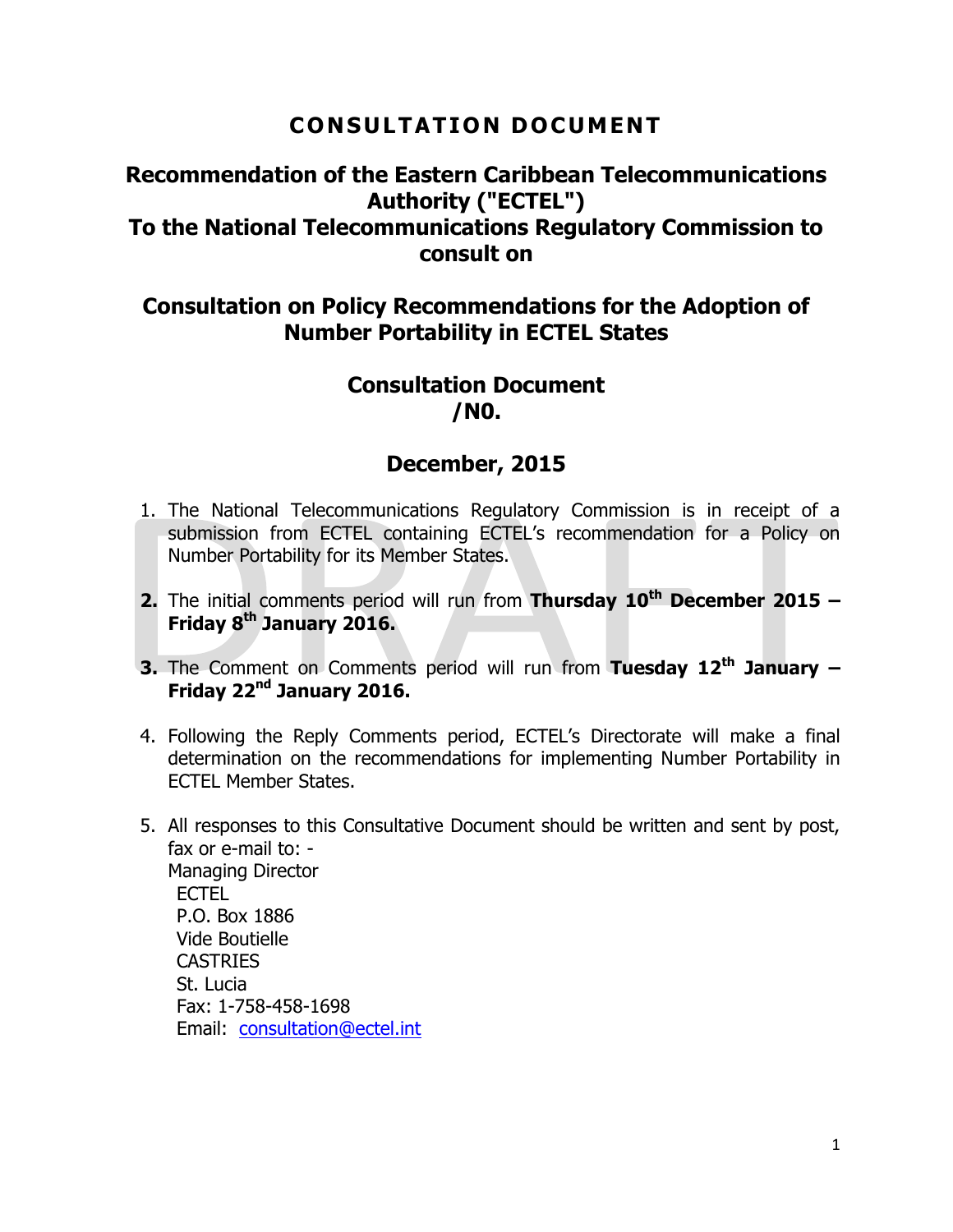**Disclaimer**

**This consultative document does not constitute legal, commercial or technical advice. The consultation is without prejudice to the legal position of ECTEL's duties to provide advice and recommendations to the Ministers with responsibility for telecommunications and the National Telecommunications Regulatory Commissions.**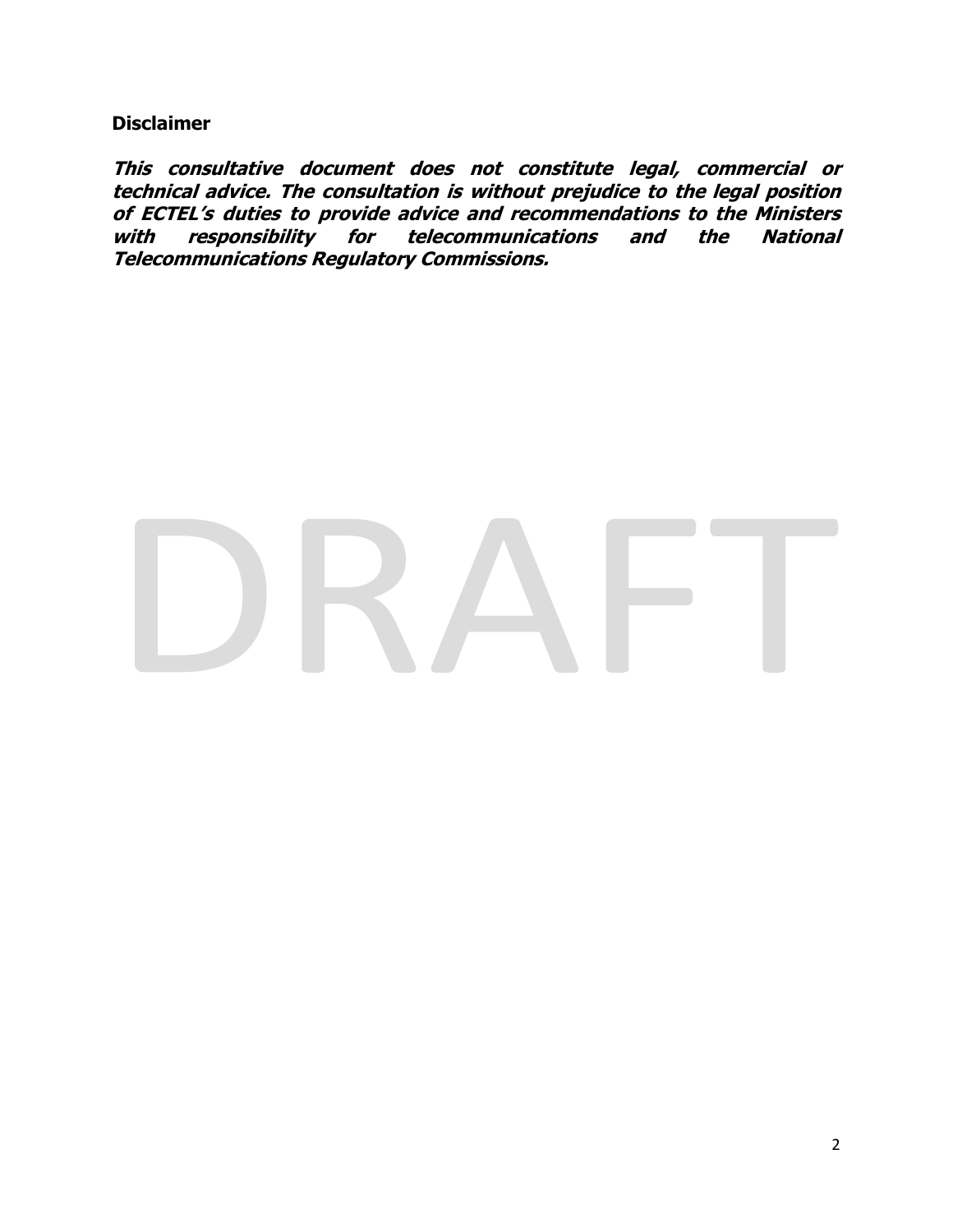# **EASTERN CARIBBEAN TELECOMMUNICATIONS AUTHORITY (ECTEL)**

# **Consultation on Policy Recommendations for the implementation of Number Portability (NP) In ECTEL STATES**

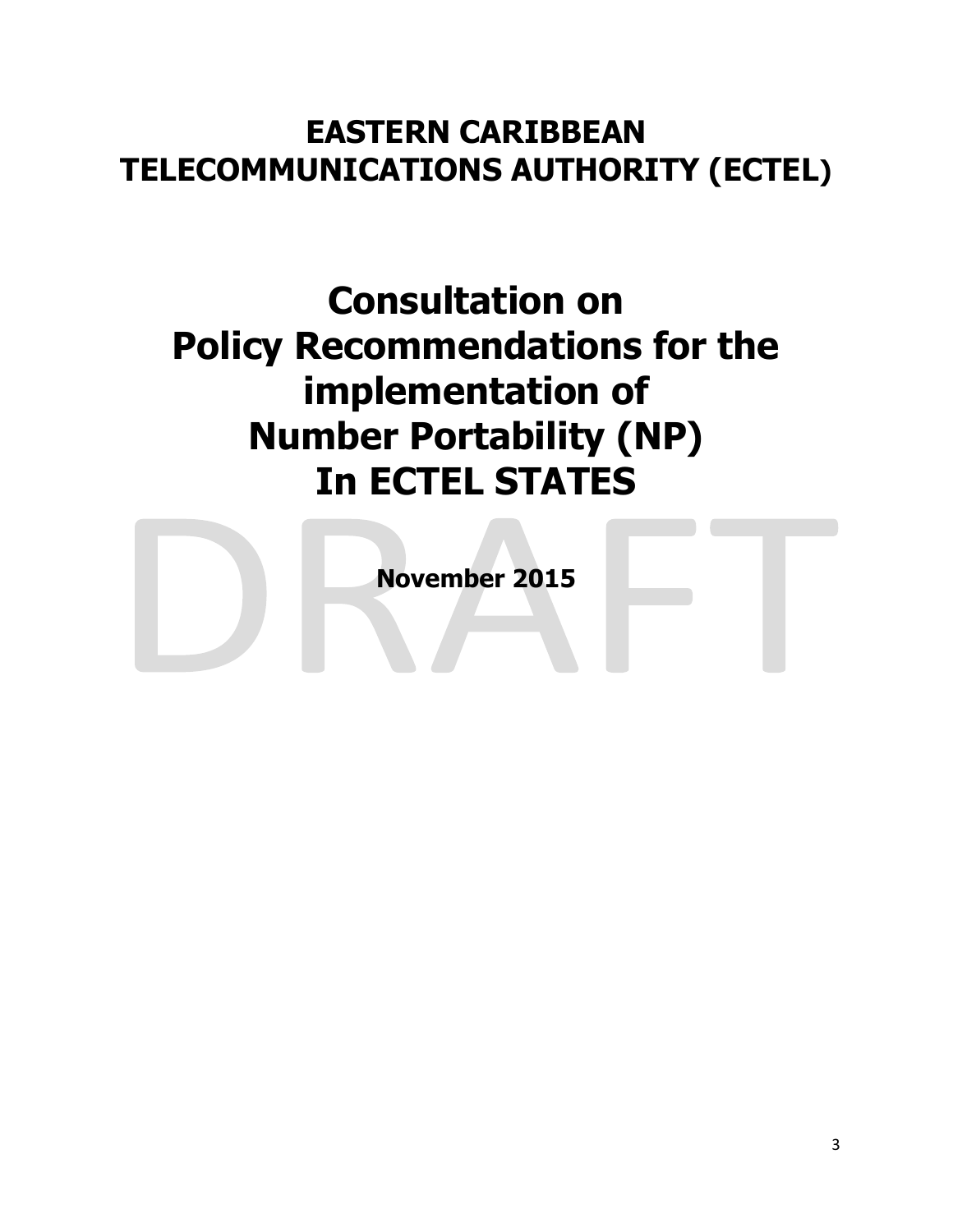# **Table of Contents**

| 1. |                                                                    |  |
|----|--------------------------------------------------------------------|--|
| 2. |                                                                    |  |
| 3. | NP Administration - Centralised or De-Centralised Porting? 16      |  |
| 4. |                                                                    |  |
| 5. | Optimising the implementation and operating costs related to NP 23 |  |
| 6. | NP Implementation Approach across the ECTEL region  27             |  |
|    |                                                                    |  |
| 8. |                                                                    |  |
| 9. |                                                                    |  |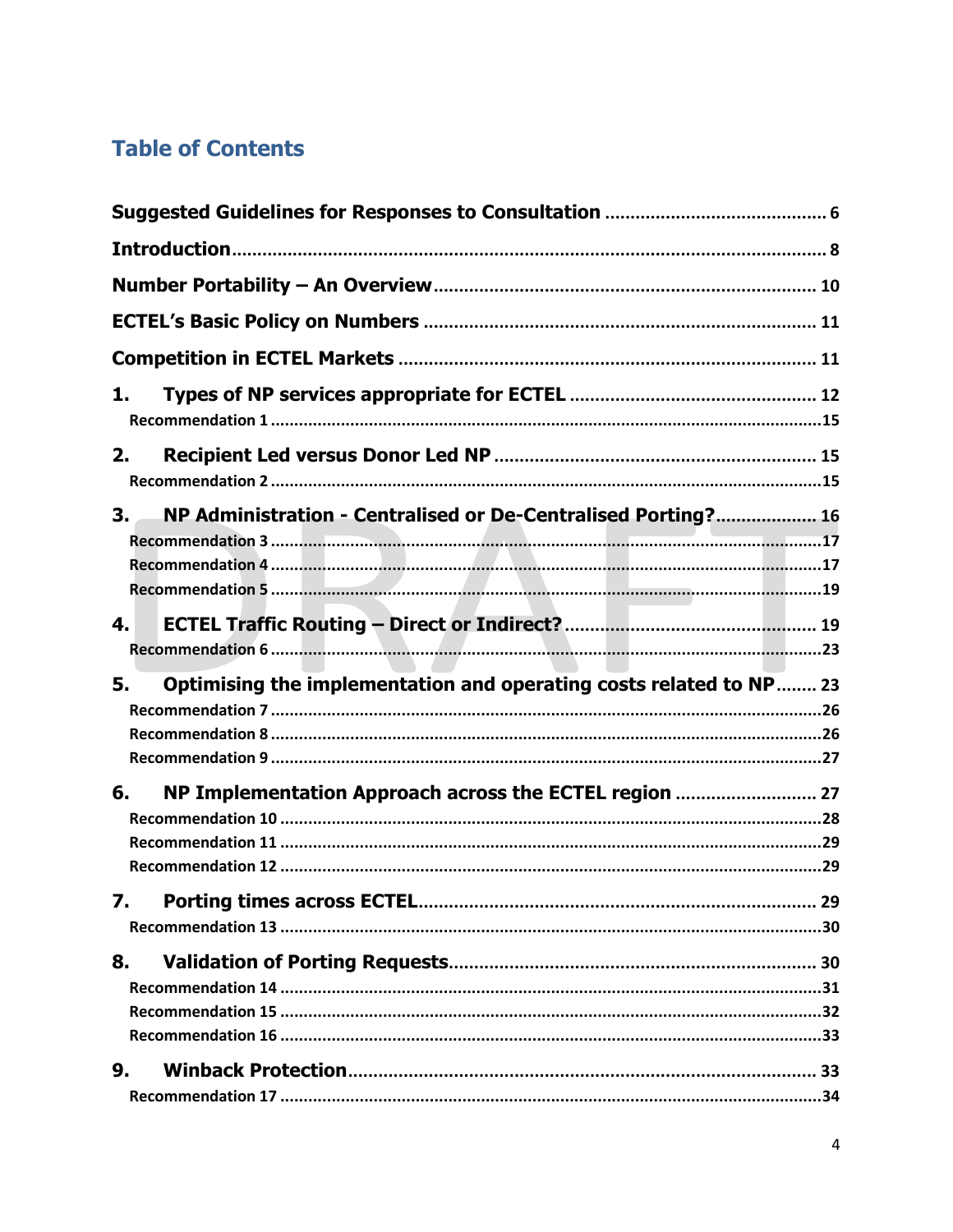# DRAFT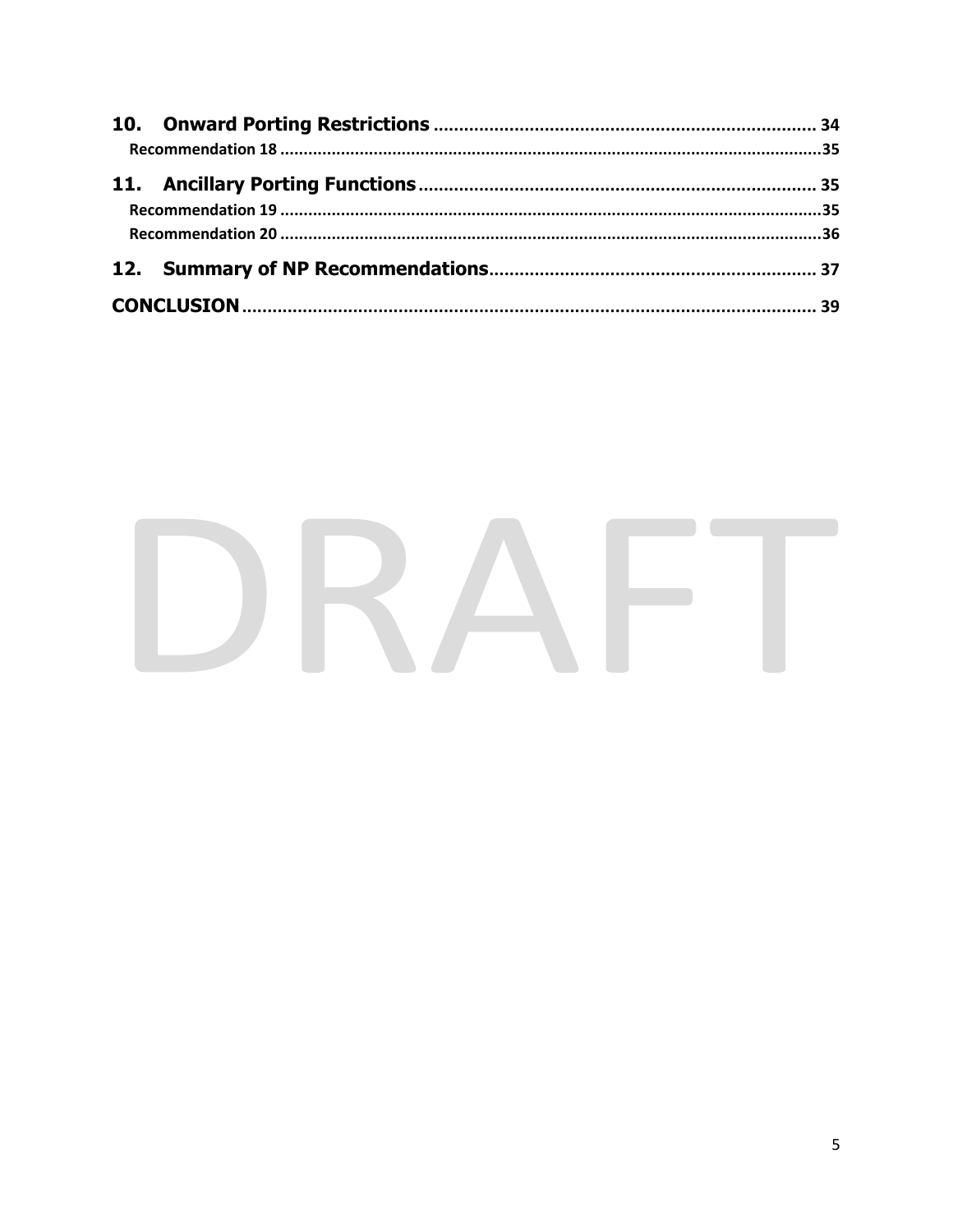### <span id="page-5-0"></span>**Suggested Guidelines for Responses to Consultation**

In order to reduce administrative lags in ECTEL's public consultation processes and to enable a reasonable degree of transparency by sharing of views submitted, ECTEL hereby recommends that parties desirous of making contributions to the attached consultation follow the procedures outlined below.

- 1) Responses to consultations should be clearly labeled as a response to the particular ECTEL consultation and correctly referenced by title.
- 2) Documents should contain; the Name of Party/Licensee/NTRC commenting, address, telephone, fax number and email contacts of commentary author or corporate officer(s) responsible for the document. This information will enable ECTEL to clarify any comments where necessary, or to facilitate follow-up dialog by ECTEL where required.
- 3) Where specific recommendations require it, commenting parties should indicate clearly via a "Yes" or "No" response, whether they concur or disagree with the recommendation and provide explanations/reasons for each response.
- 4) Where parties have no view or interest in expressing a view on a specific recommendation, parties should indicate "no comment" and number appropriately.
- 5) Responses/comments to specific recommendations should be double spaced and numbered in sequence with the recommendation. Where comments are extensive, paragraphs should be numbered. Pages should be numbered.
- 6) Commenting parties should avoid making comments in the form of tracked changes to consultation documents.
- 7) Where possible, comment documents should be submitted in PDF format.
- 8) Where possible, parties should make explicit reference to academic articles, legislative provisions in other jurisdictions, or other sources relied on, and should provide copies of these together with comments. Accurate citations of resources relied on will suffice if copies cannot be provided.
- 9) If relevant, parties commenting on specific provisions of legal language should propose alternative language where possible. Such language should be appropriately highlighted and double spaced. Parties should avoid proposing alternative language in tracked changes to the consultation document.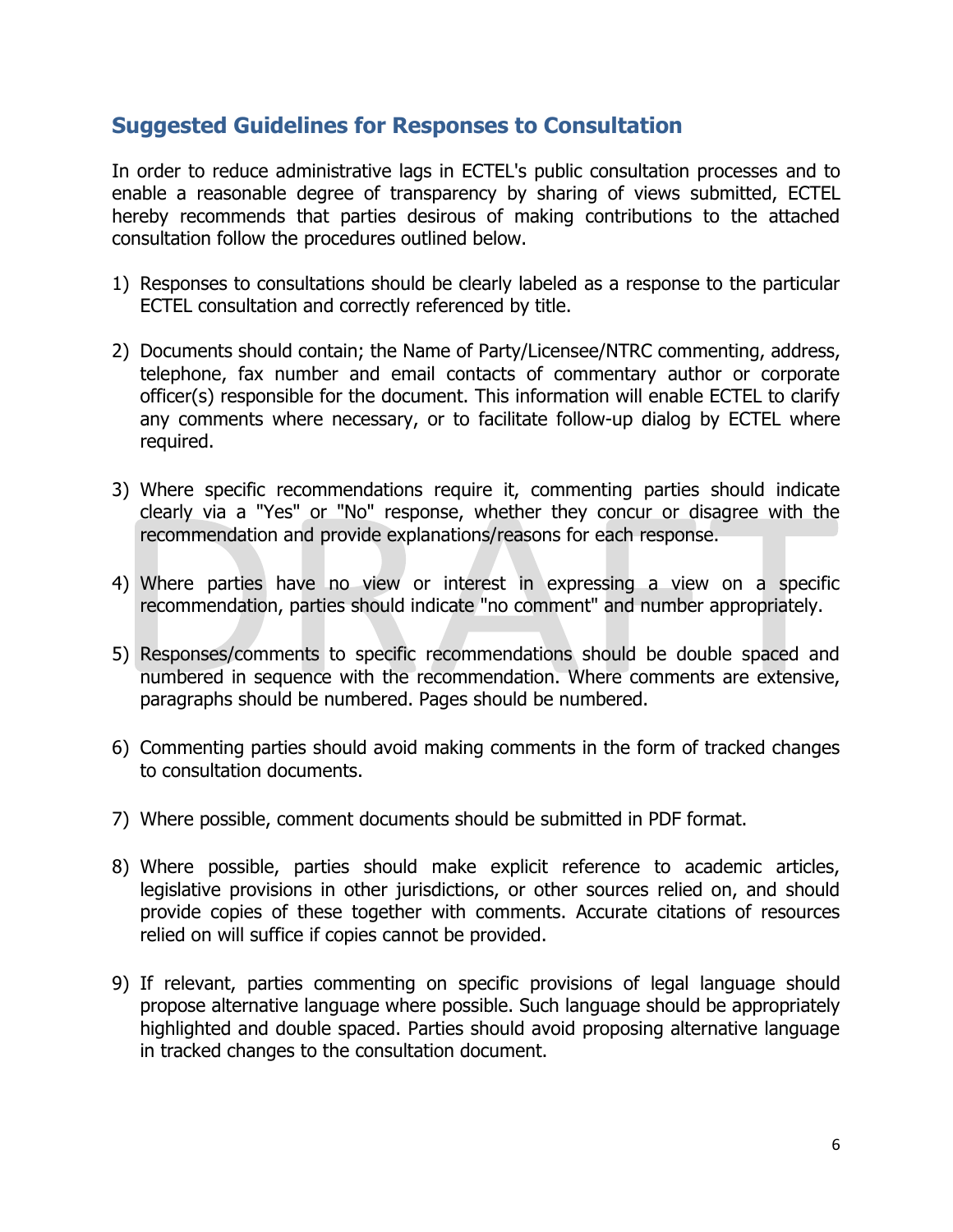- 10)Comments may be submitted via letter, e-mail or fax, but should be submitted via one method only. Only comments submitted via e-mail may be acknowledged.
- 11)Commenting parties should expressly indicate or highlight which parts of comment documents contain commercially sensitive or confidential information that should not be published.

ECTEL reserves the right to publish all the responses received to the consultation and provides no undertakings to refuse to publish such comments where requested, on its website or otherwise.

ECTEL is grateful to those parties adopting the recommended guidelines for submitting comments to this consultation.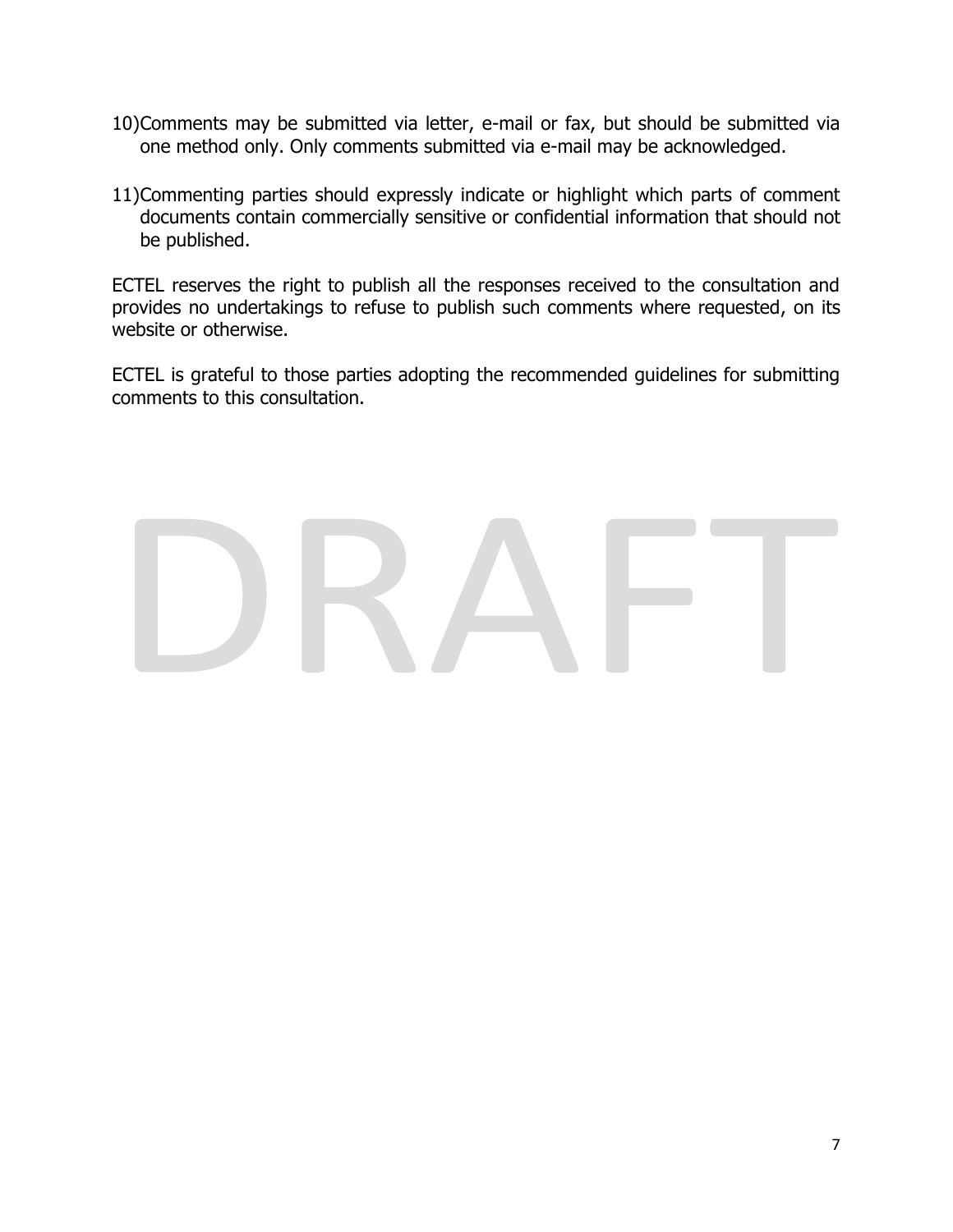### <span id="page-7-0"></span>**Introduction**

The purpose of this consultation is to set out the key parameters that will define the implementation of Number Portability (NP) in ECTEL Contracting States. In the course of the document, ECTEL will outline its responses and seeks feedback on the following NP functional features from interested parties:

- (i) Basic types of NP
- (ii) Recipient led versus Donor led NP
- (iii) Centralised NP versus De-centralised NP
- (iv) Routing Approach
- (v) Porting process timeframes
- (vi) NP cost recovery
- (vii) Customer validation of porting requests
- (viii) Ancillary NP features, such as onward porting restriction, winback protection, multiple number porting etc
- (ix) NP implementation approach

The Council of Ministers representing the ECTEL Contracting States has determined the NP service will be introduced across the ECTEL Contracting States and has instructed ECTEL to proceed with the development, implementation and launch of the NP service. This consultation is therefore not intended to consult on the principle or feasibility of introducing the NP service across the ECTEL Contracting States, but to seek the feedback of interested parties on the key parameters that will define the implementation of the NP service.

ECTEL believes that the intended NP functional features align with global and regional best practices and the requirements of the ECTEL Contracting States' markets and consumers. ECTEL welcomes the feedback and comments from interested parties on the key parameters defined in this consultation document, if an interested party is of the opinion that they would propose alternative options to the parameters outlined in this document then ECTEL would welcome specific justification for why the alternative option offers either a better consumer porting experience or a more efficient NP service.

This consultation represents the final phase of ECTEL's recommendations to move toward the introduction of NP. Upon completion of the policy framework at the conclusion of the current consultation, ECTEL will progress the development, implementation and launch of the NP service.

ECTEL hereby invites views and comments on the issues raised in this document to be submitted by 4:30 p.m. on the  $15<sup>th</sup>$  of January 2016 to the following address:

Mr. Embert Charles Managing Director ECTEL P.O. Box 1886, Vide Boutielle CASTRIES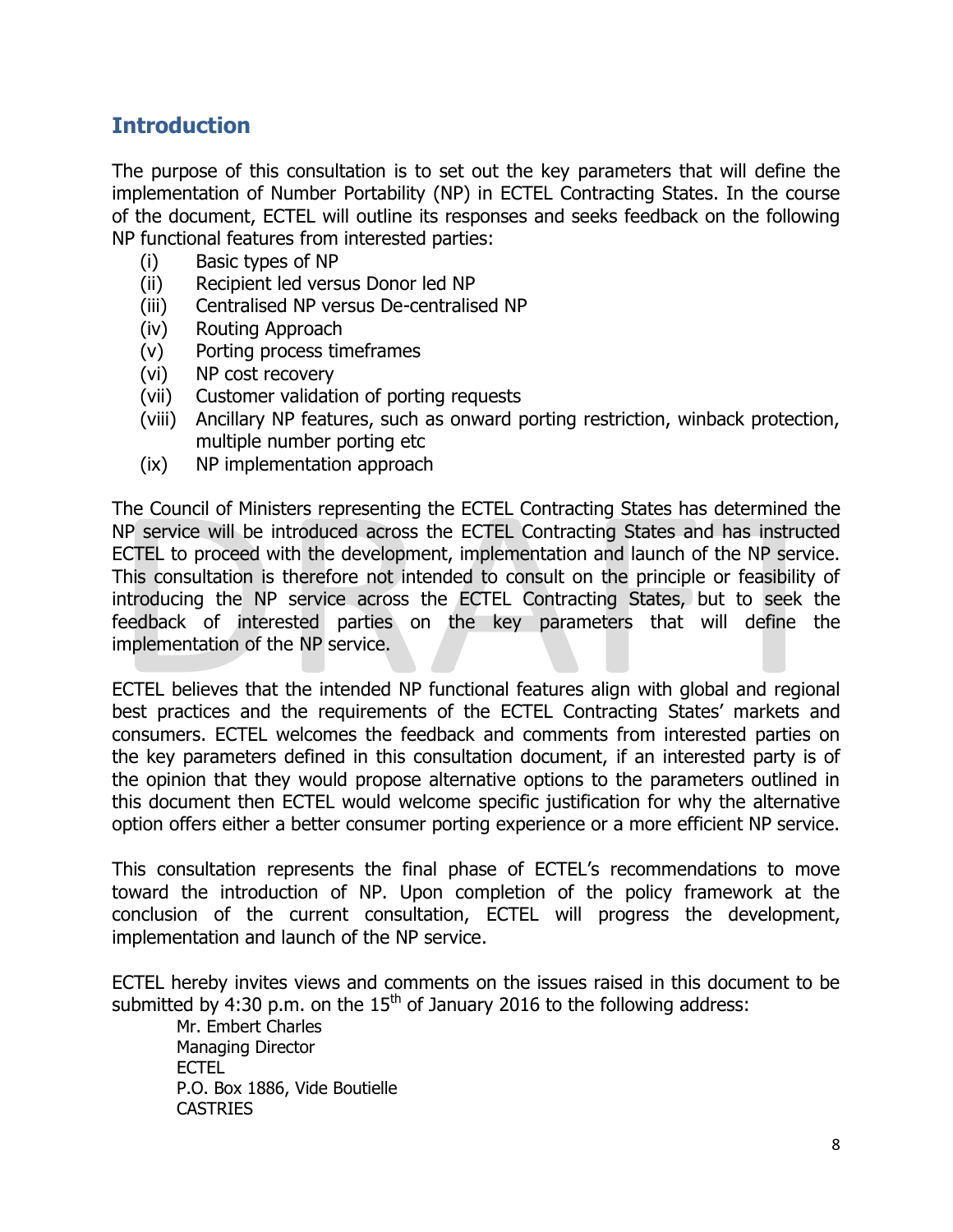St. Lucia Fax: 1-758-458-1698 Email: [consultation@ectel.int](mailto:consultation@ectel.int)

# KA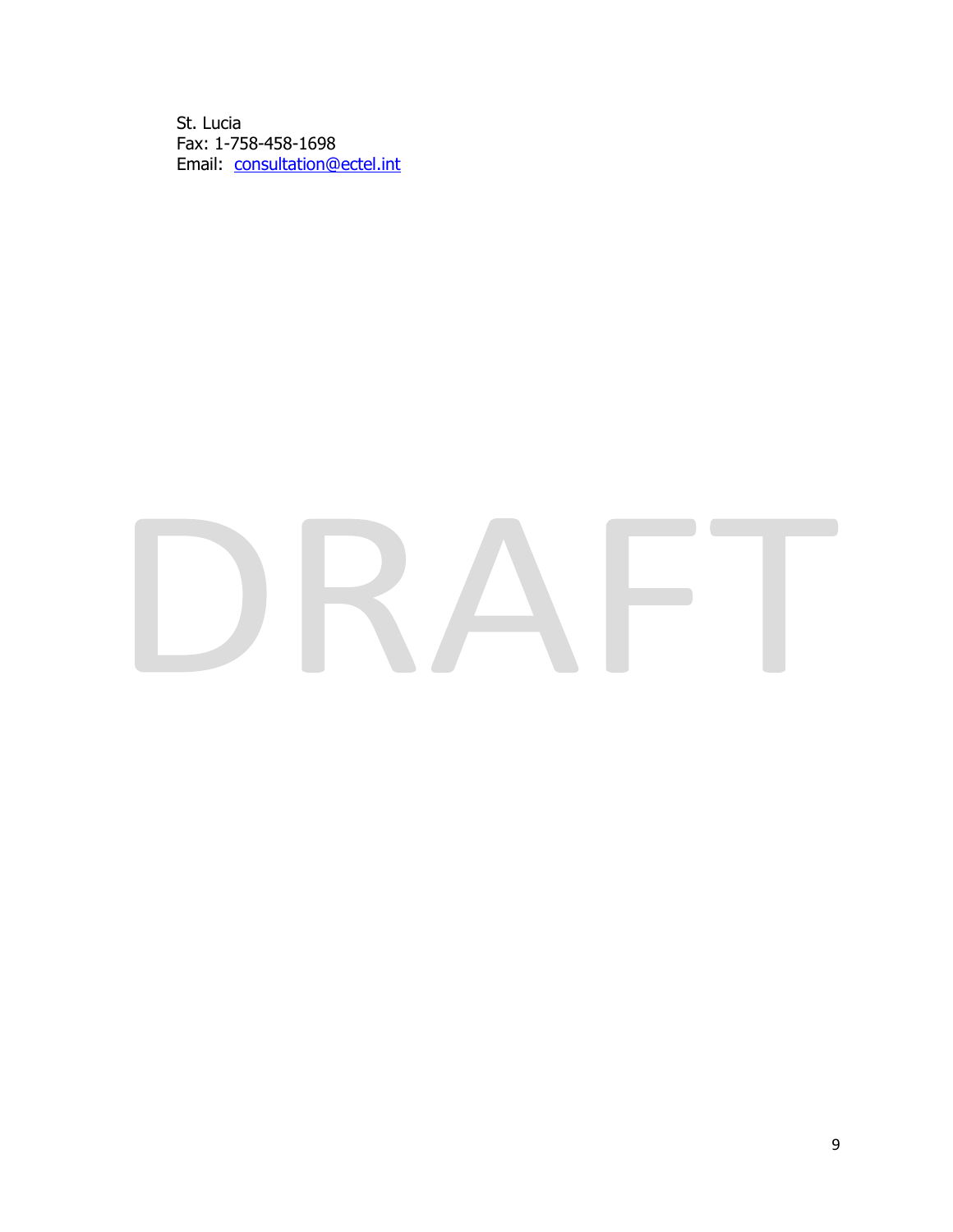### <span id="page-9-0"></span>**Number Portability – An Overview**

It is a well-established fact that the inability to keep one's number when moving to a new telecommunications provider is a major disincentive to switch providers.

In newly liberalized markets, this lack of capacity to retain a telephone number can be an especially difficult hurdle for customers to overcome. In cases where telecoms monopolies have existed for several years, it is common for customers to regard themselves as having become very closely associated with a particular telephone number, resulting in general reluctance to be associated with a new number when switching providers.

This tendency is especially acute in cases of business customers, for whom the practical implications of abandoning long established numbers are significant. Specifically, changing numbers can often mean high transaction costs, as businesses must replace existing stationery, signs and invest resources in marketing and advertising to advise both existing and potential customers of the change. These are additional costs over and above those purely related to actually switching providers.

The capacity for customers of telecommunications providers to retain their telephone numbers when changing providers, services or location, is referred to as NP. In circumstances where customers lack the option of provider portability, actual competition may be hampered, or prevented from developing altogether, even though other providers have formally entered the market. In some cases the lack of the feature in a market can serve as a barrier to entry for new entrants, who must carefully weigh the level of investment required against the potential subscriber inertia caused by the inability to keep their numbers when they move.

At a competitive level, NP helps promote customer choice and prompts providers to compete on quality of service as opposed to merely price. No longer restricted to one provider, customers are able to move freely, based on their assessment of a range of factors, including but not limited, to prices and quality of service. A fixed-line customer unhappy with his or her provider's terms and conditions of service can change to another provider offering better terms. A mobile customer unable to get adequate coverage near his or her home or simply dissatisfied with the level of dropped calls by one provider, can move to another offering better call quality, or perhaps even new and different mobile services. In both cases, each customer can keep his or her number, reducing the potential inconvenience and disruption to their personal lives previously caused by having to inform others of his or her new contact details, every time they switch providers.

For the provider, the empowerment of customer choice through NP provides an important competitive incentive. Faced with the potential threat of a loss in market share to competitors offering new or better services, better customer service or more impressive or up-to-date technologies, providers will simply respond by making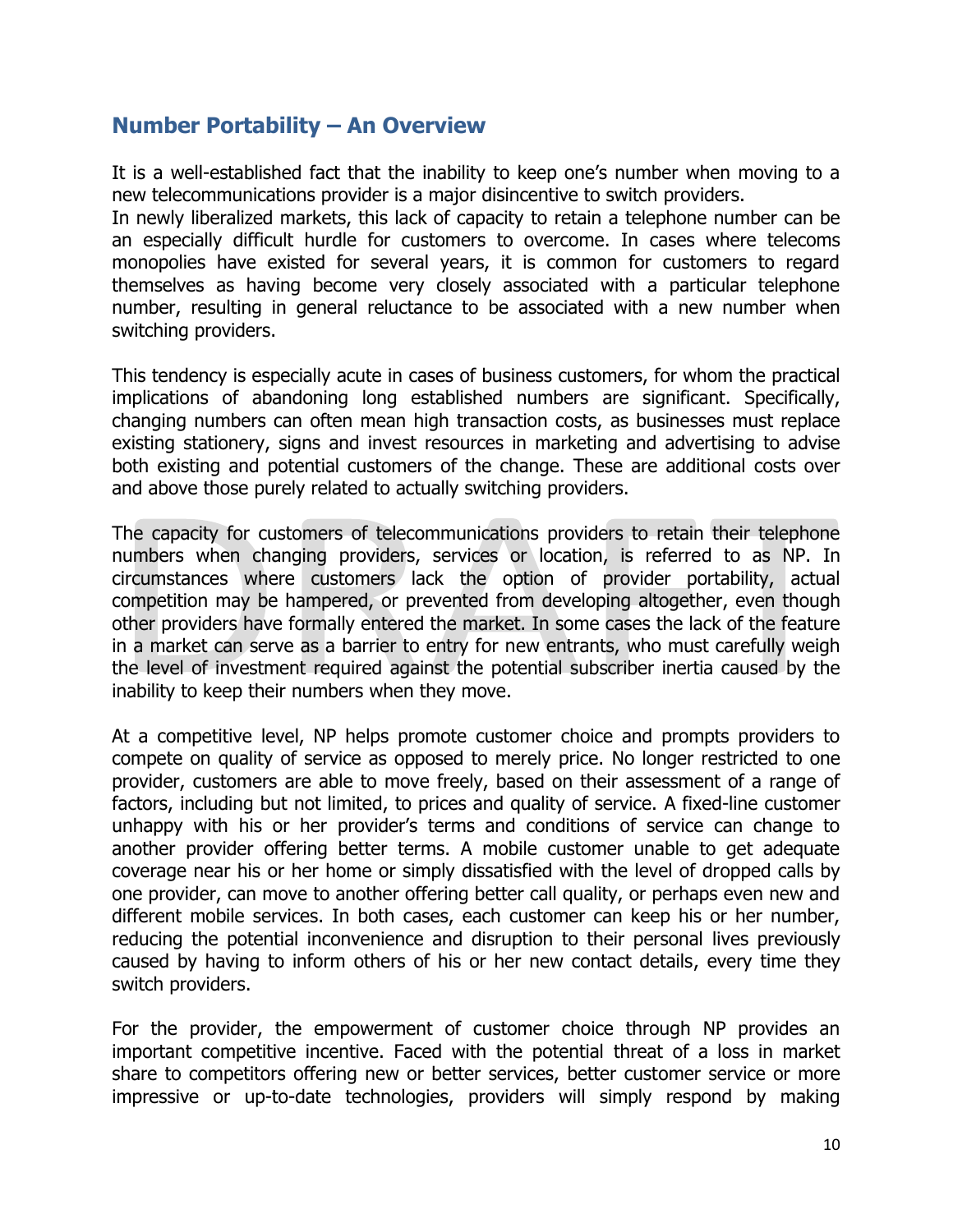necessary adjustments to improve customer experience or face the prospect of going out of business.

As a result, NP can potentially encourage the development of more efficient networks; investment in infrastructure, the introduction of advanced telecommunications technologies and services, improved standards of quality, reduced barriers to entry and increased customer choice.

Simply put therefore, NP is an important catalyst of true competition in telecommunications markets. Indeed the European Union has noted, "number portability is a key facilitator of consumer choice and effective competition in a competitive telecommunications market. $n<sup>1</sup>$  Globally, the number of countries, which have imposed or adopted NP is growing exponentially, and includes: the USA, Canada, most of the EU, (including the UK, Portugal, Spain and France) and several countries in Asia, including India, Malaysia and Singapore. Of increasingly special note is the imposition by regulatory authorities of NP in small jurisdictions like Luxembourg, Jersey and Malta, which represents the strongest possible rebuttal to potential arguments that NP is impractical in small markets.

NP is progressing across the Caribbean, for instance Dominican Republic launched NP in 2009, Cayman Islands launched NP in 2012, the Bahamas launched NP in 2013 and Jamaica launched NP in 2015. Additionally, NP services are under consideration in a number of other Caribbean jurisdictions, including Haiti and Trinidad and Tobago.

### <span id="page-10-0"></span>**ECTEL's Basic Policy on Numbers**

ECTEL regards telephone numbers as a national public resource, notwithstanding their assignment to providers for commercial use. Ultimately therefore, ECTEL regards numbers as being allocated to subscribers for their benefit and use.

### <span id="page-10-1"></span>**Competition in ECTEL Markets**

In the ECTEL Contracting States, the option to retain one's fixed line or mobile telephone number upon switching providers has thus far not been available to subscribers. This is despite the emergence of formal competition in both mobile and fixed-line services in nearly all ECTEL states, over the last several years.

Although ECTEL markets were formally liberalized in 2000, it was not until the introduction of new mobile providers in St. Lucia followed closely by St. Vincent and the Grenadines in 2003 that actual competition began. In the period between 2003-2011, the markets of all ECTEL states evidence more than one provider for most basic telecommunications services, including fixed and mobile services.

 $\overline{\phantom{a}}$ 

<sup>&</sup>lt;sup>1</sup> See the Universal Service Directive.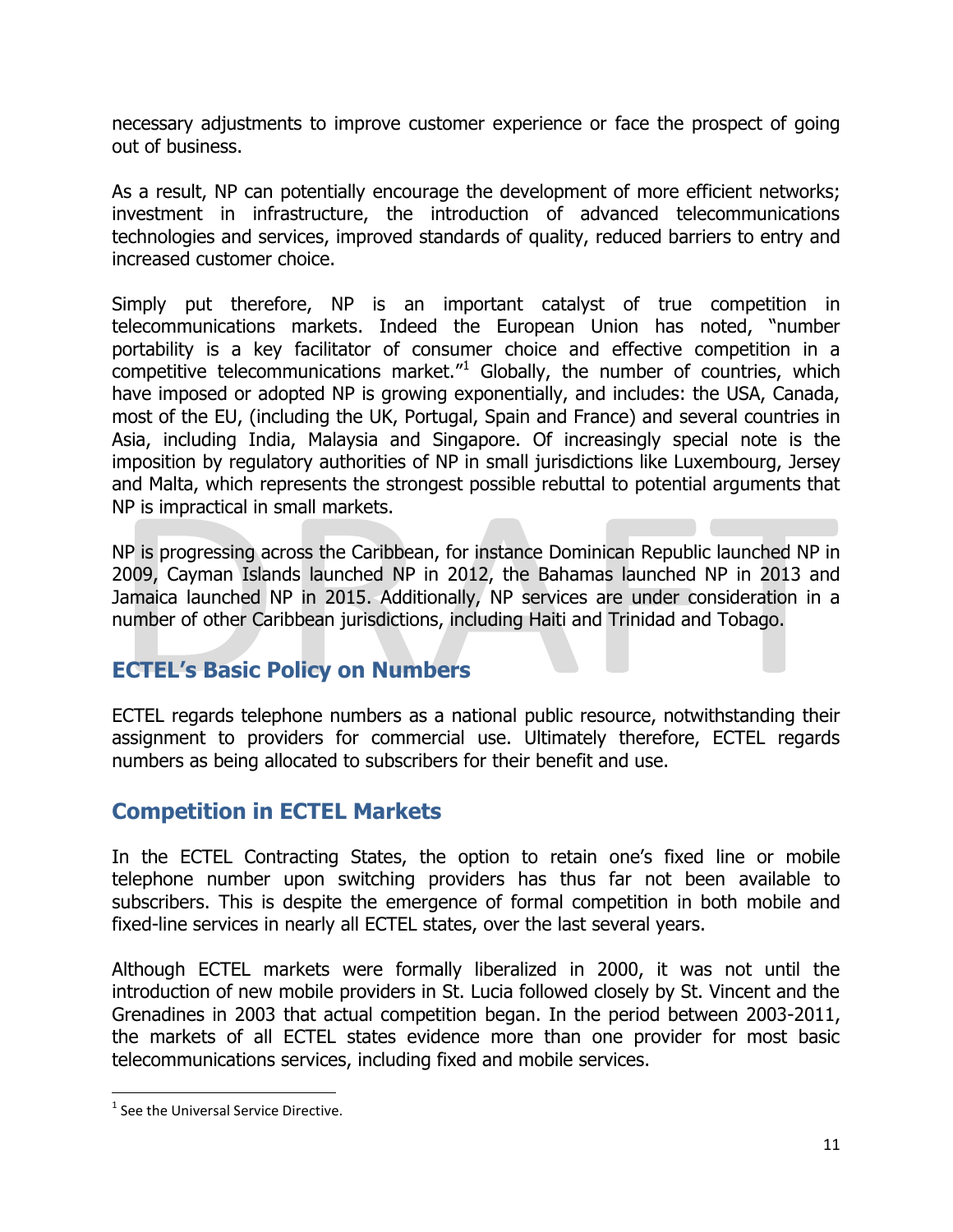In the case of fixed service provision, some competition is evident in all member states except St. Kitts and Nevis. In the case of mobile services, two providers operate in all member states and a third provider is or has operated at one point or another in Dominica, St. Kitts and Nevis, St. Lucia and St. Vincent and the Grenadines since 2003. In a reversal of technological developments, actual competition for fixed-line services lagged considerably behind the mobile sector, with new entrants providing alternative services to the incumbent fixed-line provider only recently in some cases.

Despite the introduction of formal competition however, a reasonable assessment of either market would not compel a conclusion that such competition has been or is dynamic.

Since the promotion of dynamic competition in telecommunications represents one of the core aims of the regulatory system, ECTEL regards NP as an important regulatory tool that could be utilized to help promote that objective. The decision to recommend NP is therefore in keeping with ECTEL's standing policy of making appropriate recommendations for broadening and deepening competition in the telecommunications markets of Contracting States based on continuous assessments of existing market conditions.

In keeping with its mandate to promote competition in telecommunications markets of Contracting States, facilitate the introduction of advanced technologies and an increased range of services therefore, ECTEL hereby publishes its recommendations for the implementation of NP in ECTEL states.

### <span id="page-11-0"></span>**1. Types of NP services appropriate for ECTEL**

Generally, there are considered to be three basic types of NP:

- Service provider number portability;
- Service portability; and
- Location portability

Service provider number portability enables users of electronic communications services (particularly their voice, or telephone, service provider) to change their service provider and retain their telephone number. To simplify the assessment, ECTEL proposes to restrict discussions to portability of a single element only, and therefore service provider number portability is limited to users changing between providers within the same service type and location, for example from one fixed provider to another fixed provider at the same location/ island.

Typically, a subscriber's identity becomes intrinsically linked with their telephone number, while a business builds up goodwill in a telephone number through the marketing activities performed by the business using that number. Service provider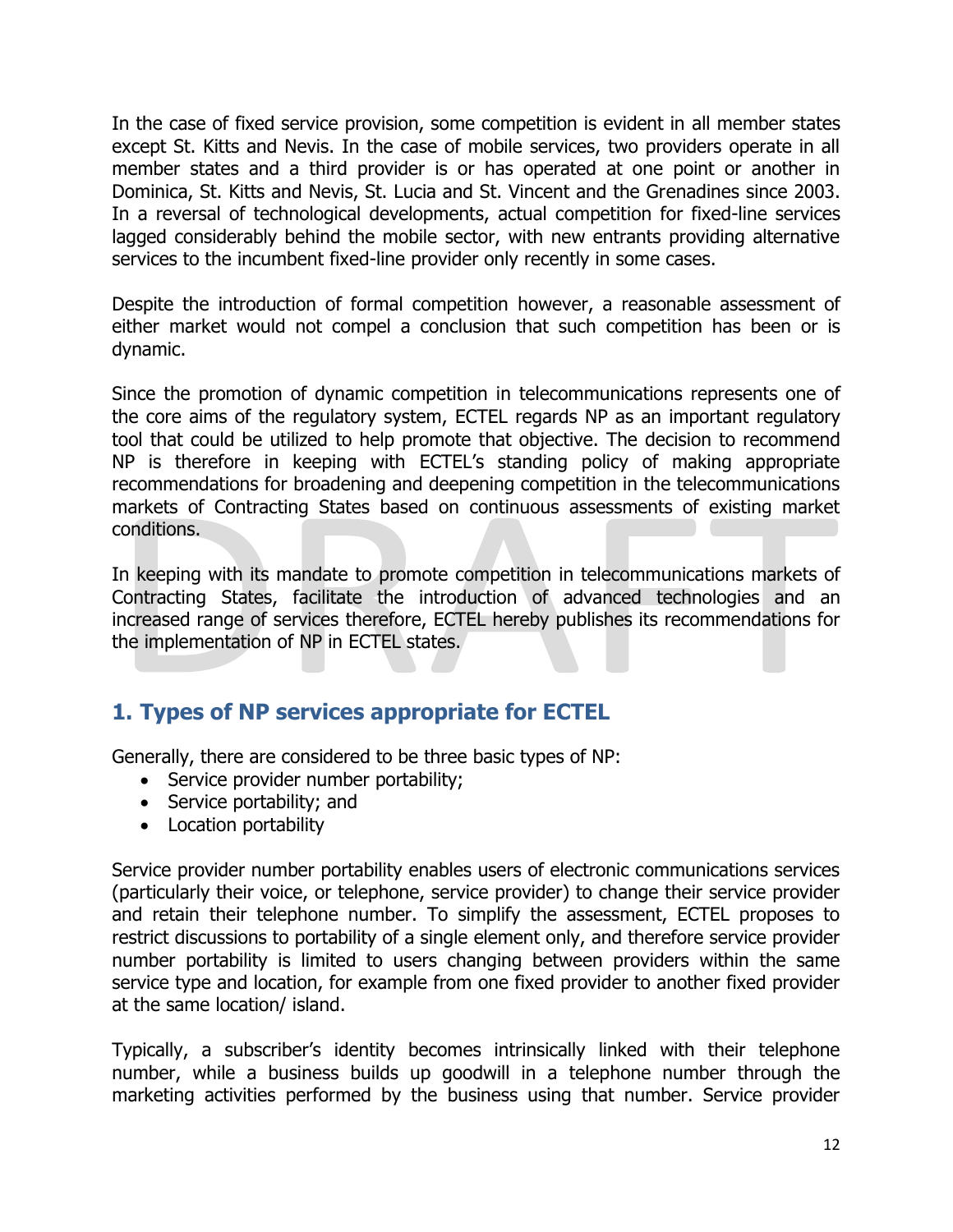number portability helps to promote consumer choice and market competition by enabling customers to keep their number when changing provider thereby improving the ability of customers to take advantage of the most appropriate telecommunications services and products to meet their needs.

Additionally, by allowing customers to keep their number whilst changing operators means that the new operator does not need to assign the customer with a new number and thus service provider number portability improves the management and usage of ECTEL numbers, which are a finite resource.

ECTEL believes that service provider number portability is likely to have the most significant impact on competition, as it is the only form that is an enabler of competition between different providers.

Service portability allows a subscriber to retain their telephone number without impairment of quality, reliability or convenience when changing from one type of service to another, but without changing service provider, the most significant example being between fixed and mobile services. For example, service portability would enable a subscriber to replace their existing landline telephone number with a mobile service having the same number.

Whilst full-service portability or hybrid portability has been discussed across the world, ECTEL's research has been unable to identify any jurisdiction where full-service portability has be successfully launched and operated. The key concern related to service portability is the likelihood for losing clarity of the different levels of charging between fixed and mobile networks and the corresponding consumer confusion and dissatisfaction. For instance;

- In "receiving party pays" mobile call charging regimes, it is important for mobile users to be able to determine whether incoming calls are from lower cost fixed line numbers or higher cost mobile numbers;
- Significant price differentials exist between fixed and mobile service tariffs across the ECTEL jurisdictions which drive different consumer usage of the services and which are likely to discourage demand for porting between the different service types;
- Consumers are very aware of the existing price differentials between the mobile and fixed telephone services across the ECTEL jurisdictions and thus it is essential for subscribers to be able to differentiate between calls to and from fixed and mobile numbers; and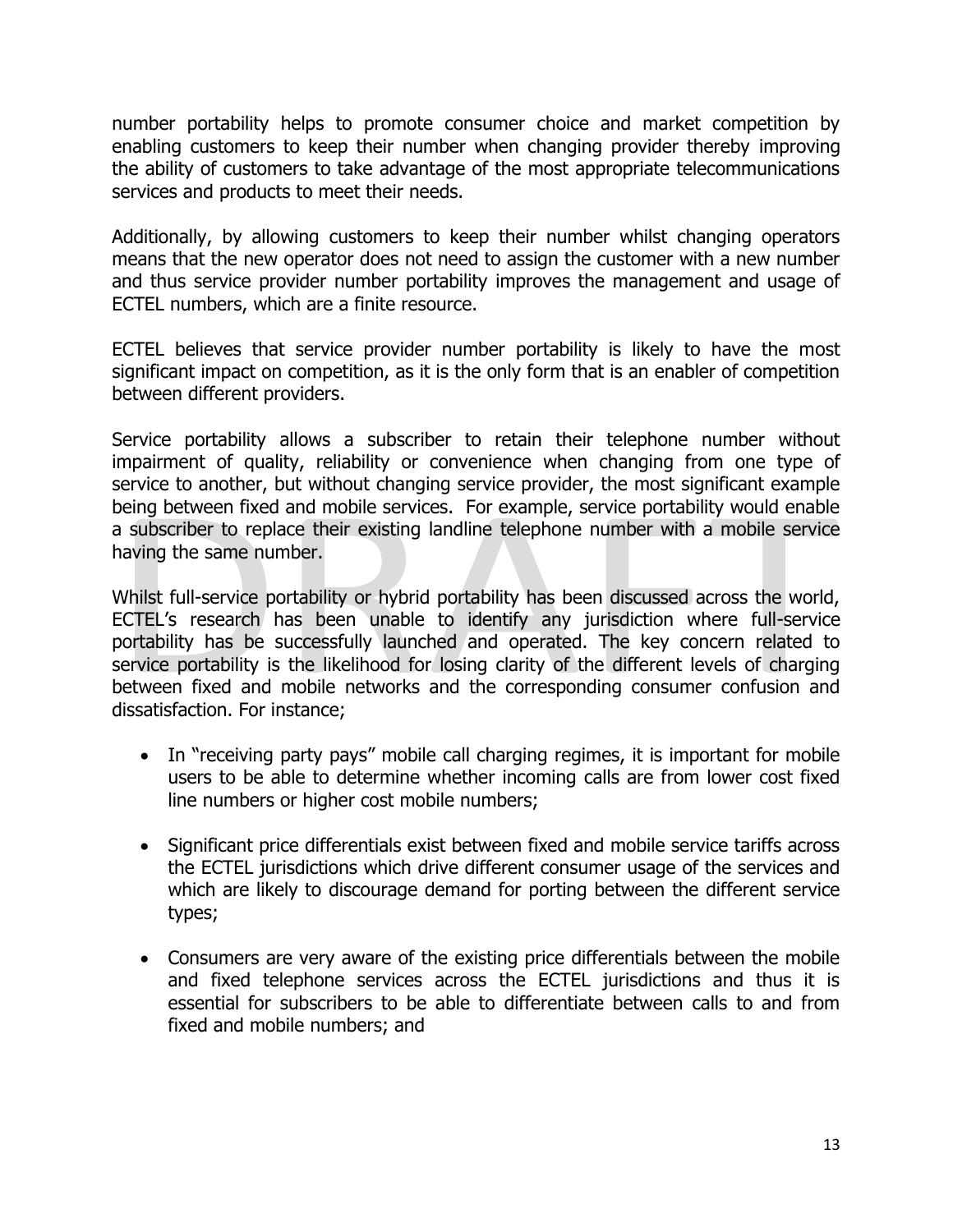There is no evidence that mobile and fixed telephones are direct substitutes for each other, especially since business and retail customer usage of mobile and fixed services have evolved differently.

Location portability enables a subscriber to retain their same (fixed) telephone number when moving from one physical location within a single island to another or between individual ECTEL jurisdictions without changing service provider.

Based on the current framework for assignment of numbers across the ECTEL jurisdictions, there are four possible options for location portability of fixed or mobile numbers, as follows:

- Portability across ECTEL jurisdictions Typically each NTRC is responsible for the licencing and management of fixed and mobile numbers and services within their specific national jurisdictions. Consequently, allowing the porting of fixed or mobile numbers is not normally permitted since there are national or international price differentials between the fixed and mobile tariffs operating in different ECTEL national jurisdictions. ECTEL believes that allowing the porting of fixed or mobile numbers between different ECTEL jurisdictions is unlikely to be a key driver for ECTEL consumers and could result in significant billing and charging confusion across the ECTEL region. ECTEL does not believe that allowing the porting of numbers between ECTEL jurisdictions will result in consumer billing confusion and will not generate any appreciable consumer porting demand for inter-island porting of fixed or mobile numbers;
- Portability within the local exchange area  $-$  Typically in incumbent operator networks, a local exchange area is delineated by a single local telephone exchange, with one or more switching units, which are directly connected to subscribers. Providing NP whereby subscribers can change their location within the local exchange area without changing their number poses no significant technical or billing issues;
- Local Call Area Incumbent operator fixed networks, typically combines local exchange areas situated in a local call area LCA namely, the local call charge) to all calls that both originate and terminate within that area. ECTEL believes that operating NP in such environments is technically and commercially viable;
- Between Local Call Areas (LCAs) Charging for calls between LCAs is often toll based, depending on the origin and destination locations. Thus, subscribers need to be able to identify the location of the called party before the call is made to determine the charging rate that will apply to the call. Typically, operators allocate "central office" (CO) codes to each LCA, enabling the calling party to identify the called LCA. However, allowing portability between different LCAs will result in numbers having CO Codes which do not correspond to the actual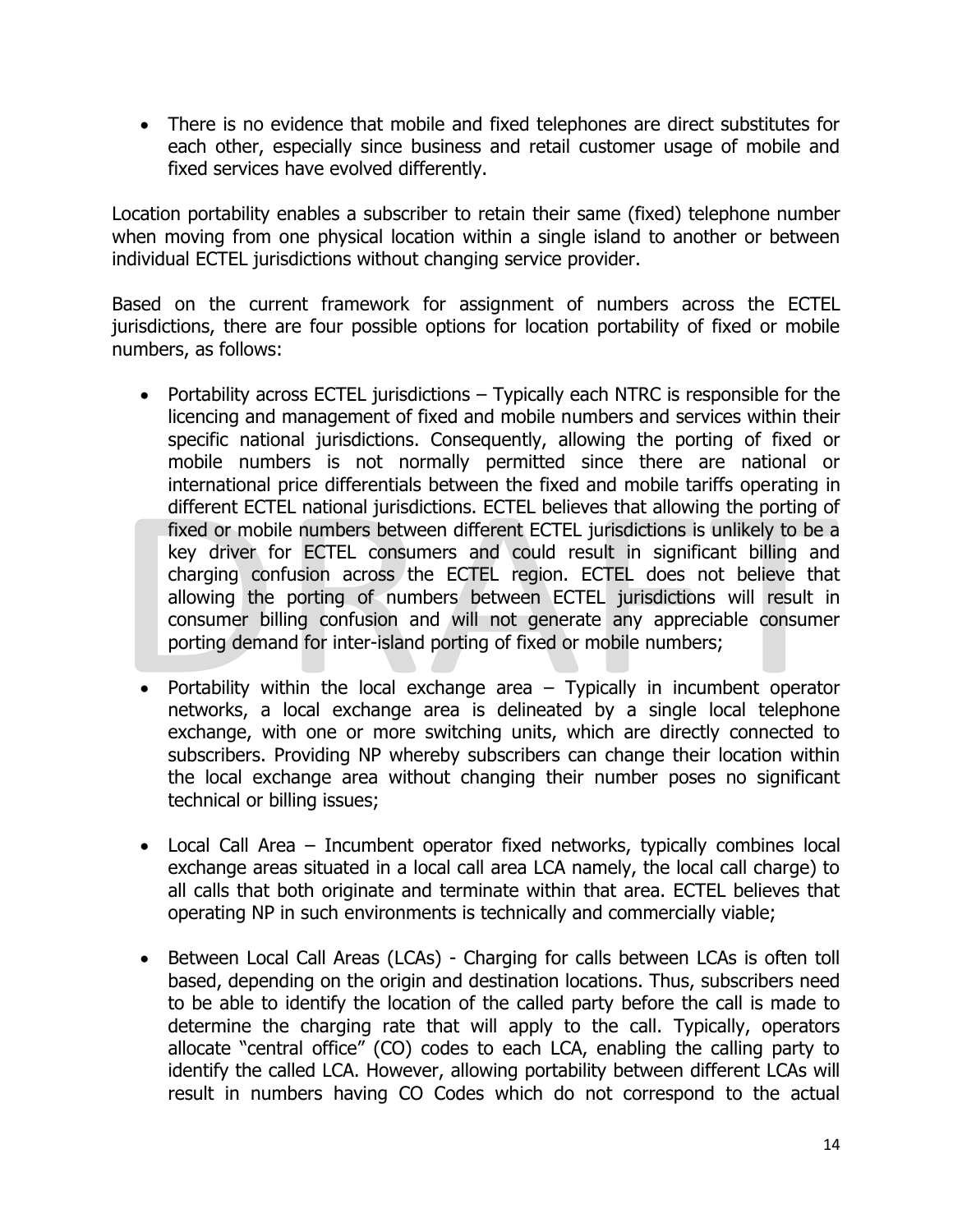location of the subscriber, which could lead to consumer confusion and dissatisfaction over call charging to ported numbers between LCAs. ECTEL does believe this situation is unacceptable and thus, ECTEL intends to consider only allowing portability between different LCAs if operators are able to advise callers in advance of the call that the called party is not in the LCA so callers can identify the cost of calls made to a ported number.

<span id="page-14-0"></span>**Recommendation 1 – NP will be restricted to service provider number portability, specifically porting between mobile to mobile and fixed to fixed numbers only, within the same ECTEL jurisdiction only. The porting of fixed to mobile numbers and mobile to fixed numbers will not be permitted across the ECTEL jurisdictions. In the case of fixed NP, the porting of fixed numbers will only be permitted within the same local exchange and local call areas only, but the porting of numbers between different ECTEL jurisdictions will not be permitted.**

### <span id="page-14-1"></span>**2. Recipient Led versus Donor Led NP**

The early implementations of NP were designed around a donor process where the customer was required to contact the current or donor operator to request permission to port and then the customer coordinated the porting transaction between the donor and recipient operators. However, the donor led approach is viewed as not delivering a positive customer porting experience since the customer is required to drive the porting transactions, porting timeframes are often extended and donor operators try to dissuade customers from porting or just frustrate the porting process.

Most recent NP implementations have adopted the recipient led porting approach in which the customer agrees a limited power of attorney with the new or recipient operator authorising the recipient operator to close the customer's account with the donor operator and to arrange the porting or transfer of their number to the new recipient network. Recipient led porting is viewed as being much more customer friendly and efficient, since the recipient as beneficiary in the porting process is responsible for driving the smooth transfer of number to their network. Consequently, recipient led porting is seen to offer faster porting timeframes, much lower porting rejection rates and simpler porting processes. Recipient led porting is now favourite approach for all new NP implementations and many countries with established donor led porting processes are migrating to the more efficient and positive recipient led approach.

<span id="page-14-2"></span>**Recommendation 2 - The NP process of moving a customer's number from one provider to another provider will be achieved by Recipient Led (the customer requests porting through the new Recipient operator).**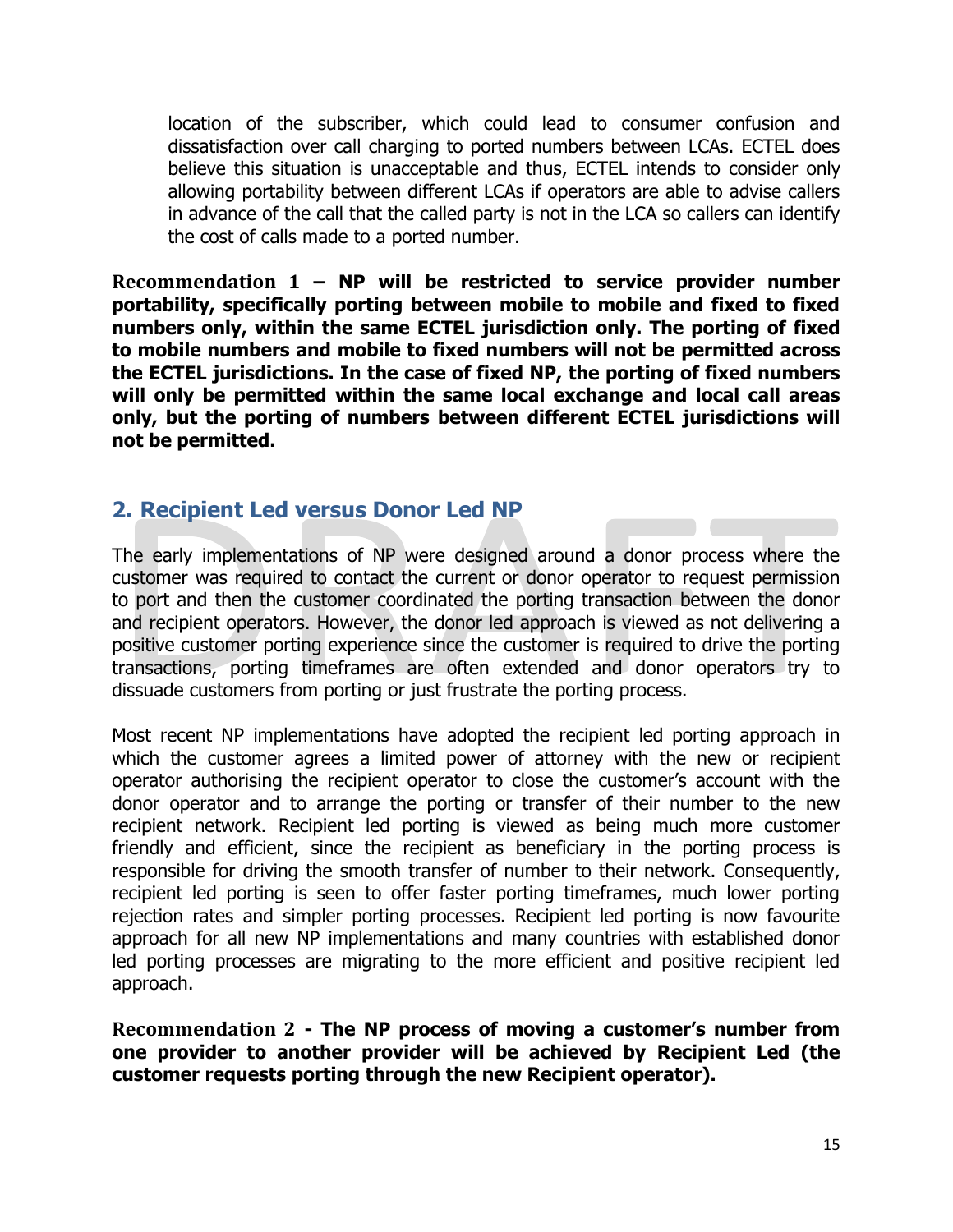## <span id="page-15-0"></span>**3. NP Administration - Centralised or De-Centralised Porting?**

A key element in the operation of NP services is the efficient and reliable administration and processing of porting requests between recipient and donor operators.

- Peer-to-Peer/ De-Centralised Solutions Bilateral peer-to-peer solutions allow operators to enter into individual arrangements for porting. These arrangements may be standardized across the industry or may be unique to each agreement. Although internationally, such peer-to-peer arrangements are fewer given the availability and convenience of centralized solutions, it is nonetheless arguable that the arrangement may be suitable for jurisdictions with small port volumes and a limited number of operators.
- Centralized Database Solutions are the most popular approach to delivering NP services. These solutions are centred around a reference database or number clearing house owned or operated by an independent third party or sometimes maintained by a consortium of providers is established for the purposes of facilitating NP. With these systems, direct routing can be used to determine whether a call is to a ported number and to ensure that the call is then efficiently directed to the destination network. Most recent NP implementations and those involving small jurisdictions have adopted this option, including Channel Islands, Isle of Man, Gibraltar, the Bahamas, Jamaica, and the Cayman Islands, whose population sizes are comparable to the ECTEL jurisdictions. These CDBs provide several advantages which make them attractive solutions for regulators.
	- o The databases can be operated by third parties with specialized infrastructure for providing such services that is already established. This means that costs can usually be shared by providers both within and in some cases, depending on the approach pursued, outside of the ECTEL jurisdictions. If this option is pursued, the initial start-up costs are reduced significantly, making it incredibly attractive. Alternatively providers may jointly choose to establish such a centralized reference database.
	- $\circ$  The CDB solution is easily adaptable to different types of services, so that both fixed and mobile, or even other types of portability may be facilitated. A single reference database containing all the numbers issued in a jurisdiction is established. This central database is then assimilated as operational databases in each participating network operator and updated as each porting transaction is completed.

Whilst the set-up costs for peer-to-peer/de-centralised solutions may be lower than those for centralised database solutions, peer-to-peer solutions do not offer a consistent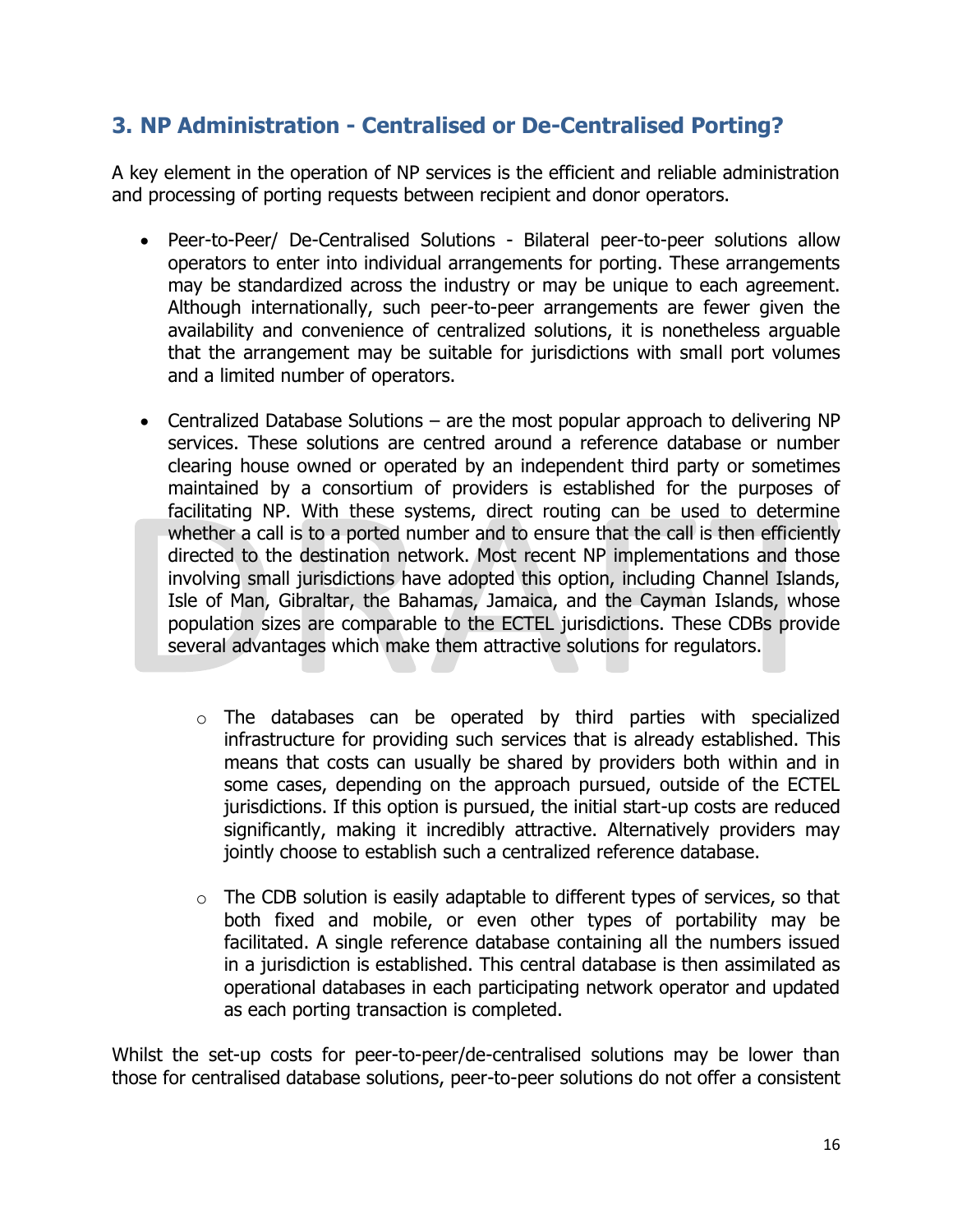and efficient porting experience for customers and may require increased network capacity investment and long term maintenance and operating costs for operators.

<span id="page-16-0"></span>**Recommendation 3 - The fixed and mobile NP service will be managed and operated across the ECTEL jurisdictions through a centralised NP system which will track all fixed and mobile numbers throughout the ECTEL jurisdictions, manage the porting process between recipient and donor operators and provides some ancillary administration functionality. This approach enables a standardised porting process to be operated across all providers across the ECTEL jurisdictions.**

ECTEL's research suggests that there are a number of different licencing and contracting approaches used by different countries across the world to manage the operation of centralised NP systems/ platforms, commonly termed as NP Clearinghouse. In some countries, the operators jointly create a specific entity to set-up and run the NP Clearinghouse in which the joint venture entity contracts directly with the NP Clearinghouse provider, but this approach is considered unsuitable for small jurisdictions, since it can be expensive and complex to establish and manage.

An alternative approach is for the NP Clearinghouse provider to contract with the local regulator to establish and manage the NP service on behalf of the regulator. ECTEL does not believe that this approach is appropriate for the ECTEL jurisdictions since it unnecessarily complicates the engagement between ECTEL, the NTRCs and the ECTEL NP stakeholders.

In many countries, the local regulator licences the NP Clearinghouse provider to establish and manage the NP service for a fixed licence period. Such licencing frameworks are restricted to the provision of NP services, but the terms align closely with the licencing regime applied to operators. This approach requires the NP Clearinghouse provider to contract with the local operators either collectively through a multi-party agreement or on an individual operator basis. ECTEL favours the licencing approach since it is efficient and simple to administer for the ECTEL stakeholders and aligns the provision of NP services with the operator regulatory requirements to support the provision of NP across the ECTEL jurisdictions.

### <span id="page-16-1"></span>**Recommendation 4 - By adopting the centralised driven NP approach, the successful provider of the NP Clearinghouse will be licenced by ECTEL on behalf of the NTRCs to provide NP services across all ECTEL jurisdictions and will be required to contract directly with the licenced ECTEL operators.**

The main function of the NP clearinghouse is to track and bill for the usage of the centralized database used for storing the routing information for numbers. The NP clearinghouse would also be responsible for the day-to-day running of the centralised database, its operational maintenance and keeping it updated. The NP clearinghouse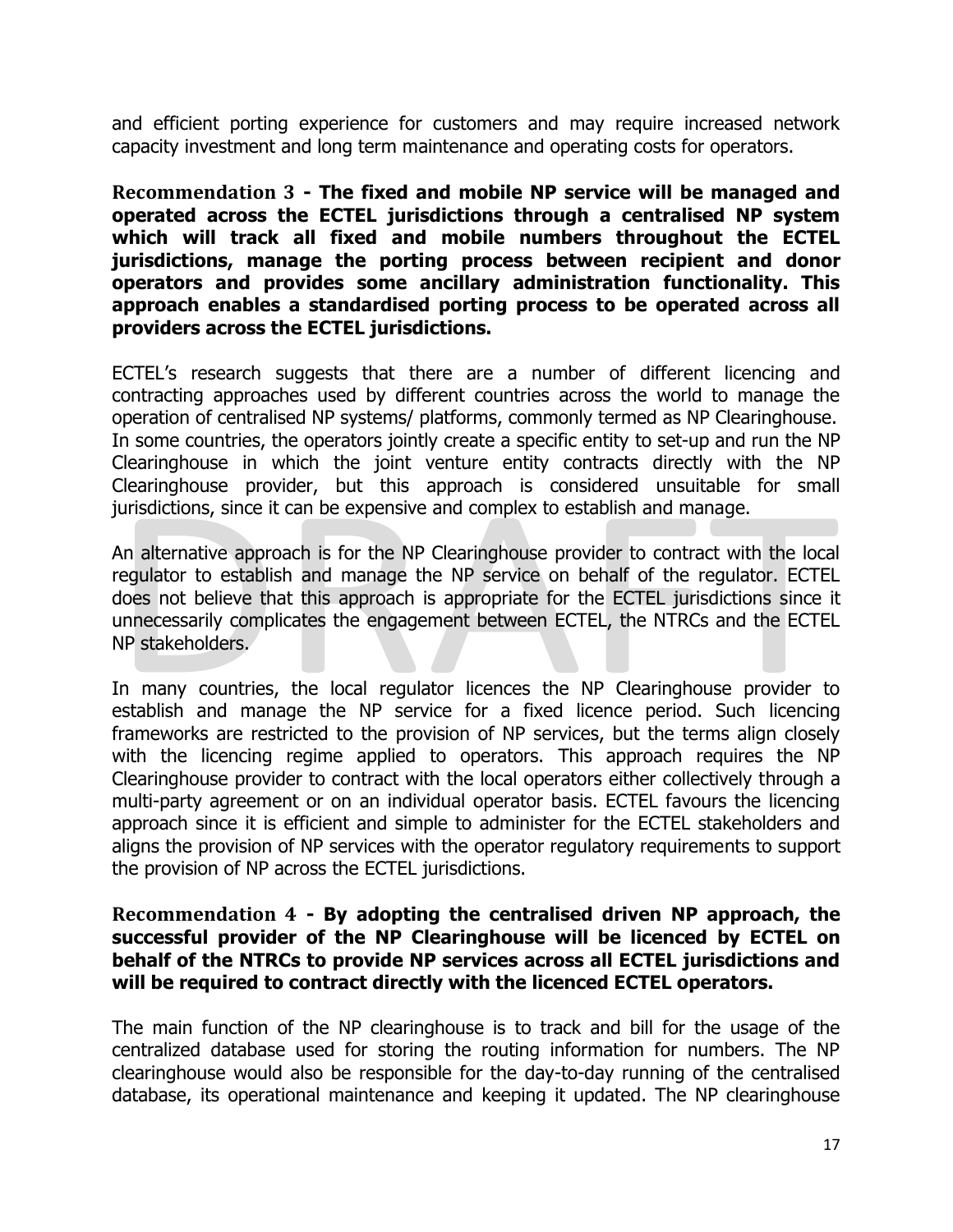provider would also provide a Help Desk facility, responsible for, trouble ticketing, problem resolution, logon administration, and training.

ECTEL believes there are three options exist for establishing and operating a NP clearinghouse for the ECTEL jurisdictions:

- Locally based in an ECTEL jurisdiction;
- Externally hosted solution (outsourced to a NP service provider located abroad); and
- Regional (a hosted solution that provided in partnership with other regulated jurisdictions in the Caribbean).

 $\bullet$ 

Locally based NP Clearinghouse  $-$  ECTEL believes this is a feasible solution for the ECTEL jurisdictions, with the following advantages and disadvantages:-

### **Advantages:-**

- Reduces the demand for foreign exchange as it eliminates the need to remit NP clearinghouse charges overseas in a foreign currency;
- Eliminates possible political and economic influence that a foreign entity might exert upon the NP clearinghouse provider; and
- No need to increase the capacity of international off island signaling routes to allow for traffic between the clearinghouse and the local operators.

### **Disadvantages:-**

- Requires increases up front for set up investment;
- Could involve prolonged set-up timeframes whilst local hosting facilities are established and equipment procured and installed;
- Despite being considered by other Caribbean regulators and NP stakeholders, with the exception of Panama, the increased set-up and operating costs have discouraged the set-up of locally based or in-country NP clearinghouse services;
- Involves the recruitment and training of local support and operational resources to manage the NP clearinghouse.; and
- The increased set-up and operating costs may not be appropriate for small island economies such as the ECTEL jurisdictions.

Externally hosted NP Clearinghouse – This approach is already used successfully by a number of small island jurisdictions, which have introduced NP, including the Bahamas, Jamaica, Channel Islands, Isle of Man, Gibraltar and the Cayman Islands. ECTEL believes this is a viable solution for the ECTEL jurisdictions, with the following advantages and disadvantages:-

### **Advantages:-**

• Offers lower up-front set-up costs;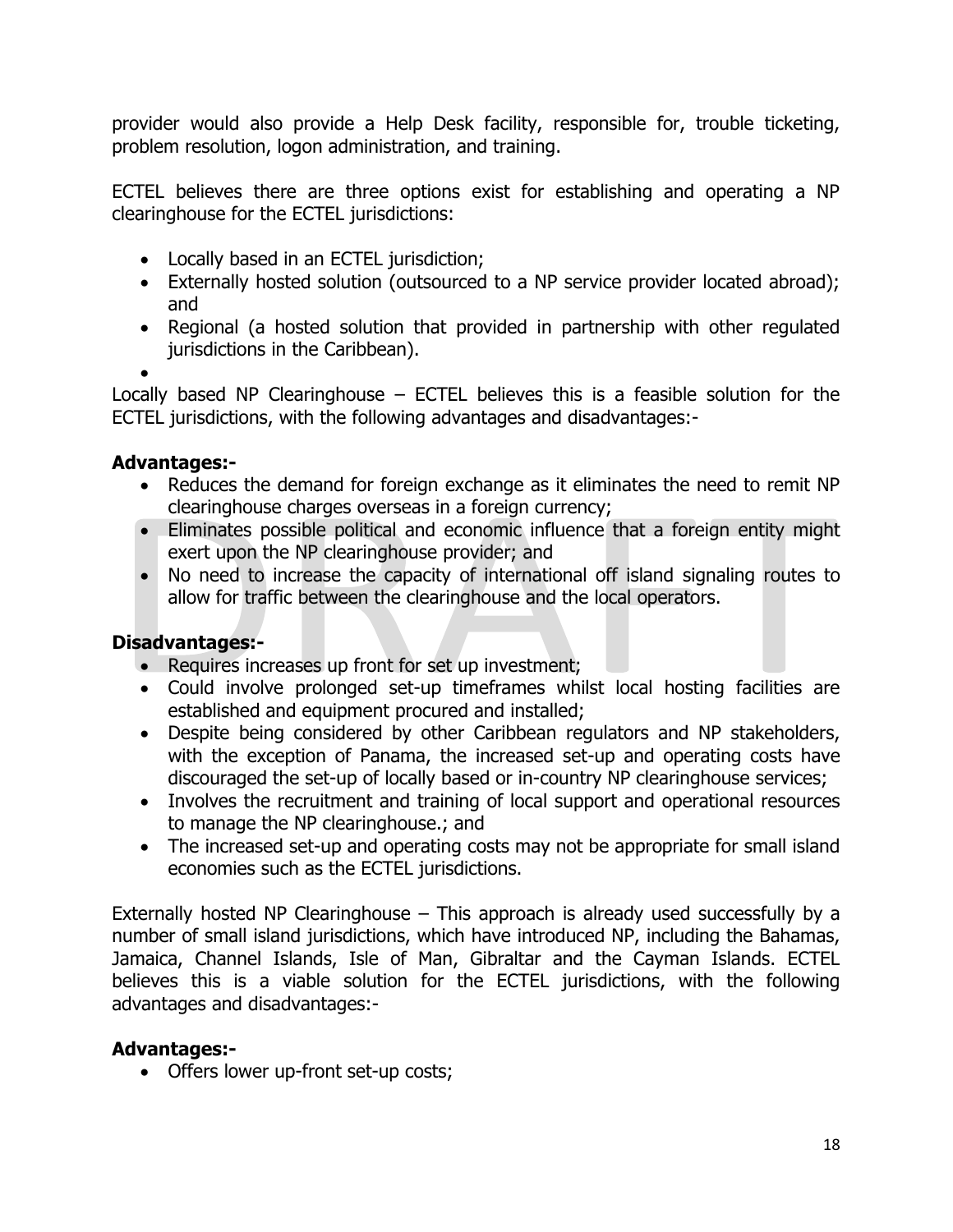- Faster to implement and launch the NP service since the hosting facilities and infrastructure/ equipment are already in place;
- May be more cost effective since operating costs are shared with the NP Clearinghouse provider's other clients; and
- Offers quicker and better set-up for local ECTEL stakeholders/ operators, since the core infrastructure is already in-place and working and configuration is restricted to links between the operators and the hosted NP Clearinghouse facilities.

### **Disadvantages:-**

- Requires increased in capacity of the international signalling routes to accommodate ECTEL porting transaction traffic;
- NP service availability is reliant on the quality and stability of the international signalling links between ECTEL stakeholders/ operators and the NP clearinghouse provider;
- Increased outflow of foreign exchange to remit NP clearinghouse transaction and service charge payments; ;and
- Potential privacy and security concerns since subscriber and ECTEL numbering information is managed and held in an overseas location.

Regional Clearinghouse – ECTEL is aware that when other Caribbean regulators have considered implementing NP all are presented with similar challenges related to the size of their jurisdictions. ECTEL's research suggests that whilst there was an opportunity for regional cooperation between regulators and operators to devise and implement a regional NP clearinghouse, but as more Caribbean jurisdictions have launched NP the opportunity to collaborate and establish a regional NP clearinghouse have diminished.

A regional NP clearinghouse would offer many of the advantages of the external solution while still retaining the control and flexibility of a local solution. However, such a solution would also present many of the disadvantages of an external solution (unless it was housed in the ECTEL region).

### <span id="page-18-0"></span>**Recommendation 5 - The NP Clearinghouse service may be either operated from ECTEL or hosted overseas**.

## <span id="page-18-1"></span>**4. ECTEL Traffic Routing – Direct or Indirect?**

Establishing and operating an efficient and robust mechanism for managing the transfer or porting of numbers between donor and recipient operators is an important requirement for an NP service, the ability to efficiently and securely deliver or route fixed and mobile traffic to ported and non-ported numbers is of vital importance to ensure NP is successfully provided across the ECTEL region.

NP implementations across the world use either direct or indirect routing. Direct routing requires the originating network to route the traffic directly to the terminating network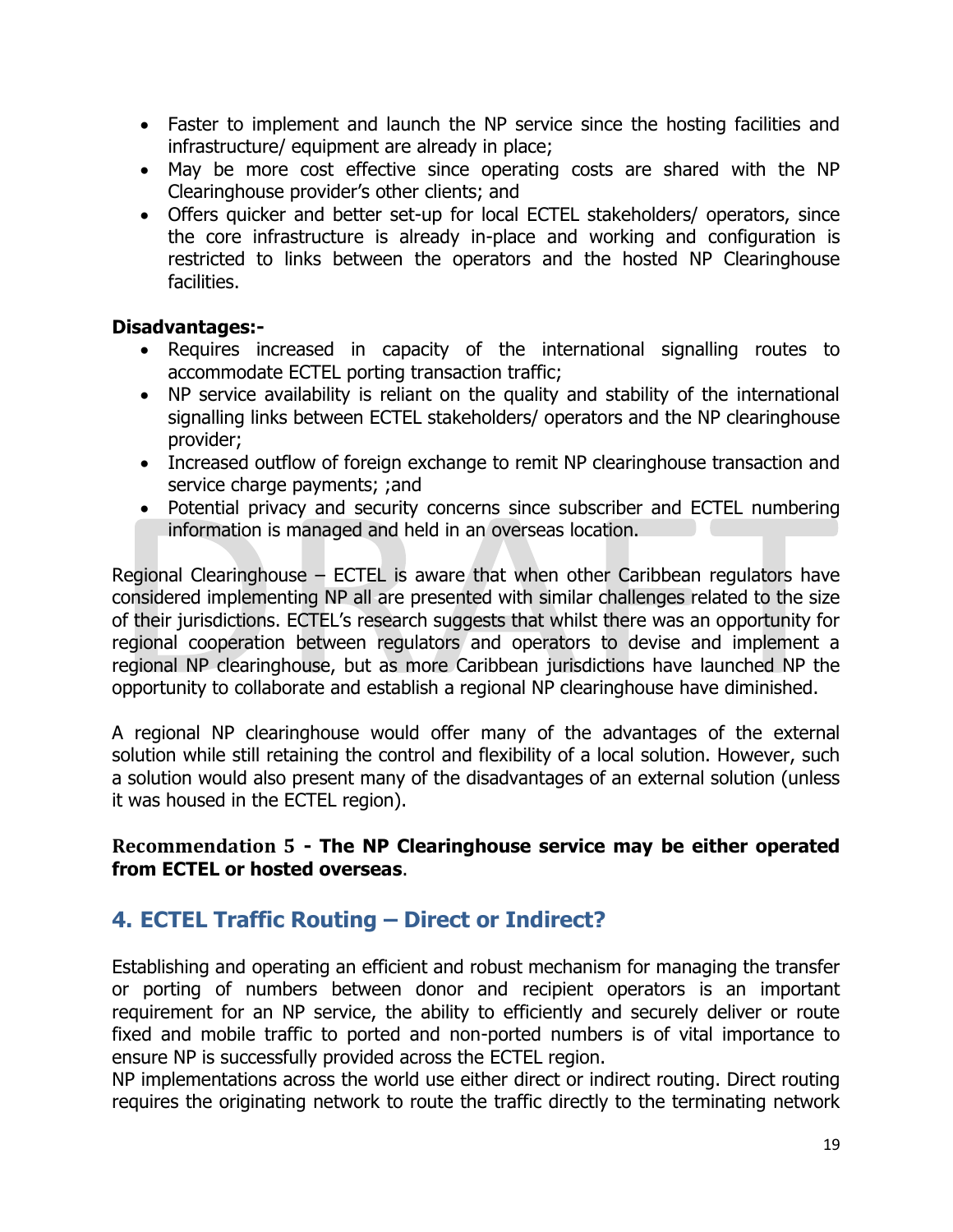on which the number (ported or non-ported) currently resides, whereas, indirect routing involves the originating network routing the traffic to the block operator to whom the number was originally allocated, if the number has subsequently ported out, then the block operator routes the traffic to the network to which the number was ported. Routing approaches can be defined as follows:-

- Indirect Routing
	- o Onward Routing/ Call Forwarding
	- o Query on Release/ Call Drop Back
- Direct Routing
	- o All Call Query

Onward Routing is an indirect, bilateral, routing approach in which:

- The traffic is routed to the network on which the number originally resided (the block or donor network) since this is the only network the originating network is able to identify;
- The block/ donor networks identifies the dialled number as no longer being in its inventory because it has been ported to another network and checks with an internal network-specific number portability database ( NPDB ) to identify the network to which the number was ported;
- The block/ donor network's NPDB provides the routing number associated with the dialled number and the block/ donor network uses the routing number to route the traffic to the network to the recipient network to which it ported the number.

### **Advantages:-**

- The NPDB of the donor/ block network can be small since it contains only the routing numbers of its own numbers that have been ported. It does not have to contain all ported numbers;
- As NP is established only a small percentage of traffic is required to be onward routed;
- Signalling impact is minimal; and,
- No increase in call set-up time for non-ported numbers.

### **Disadvantages:-**

- Routing of traffic to ported numbers is not efficient nor optimised since the traffic uses the block/ donor operator's network before being delivered to the recipient/ terminating operator;
- It may be necessary to develop an additional transit/ interconnect charging framework to recompense the block/ donor operator for the transit use of their network;
- Routing quality of onward routed traffic is dependent on the quality of the block/ donor operator's network and operations. If there is a failure within the donor/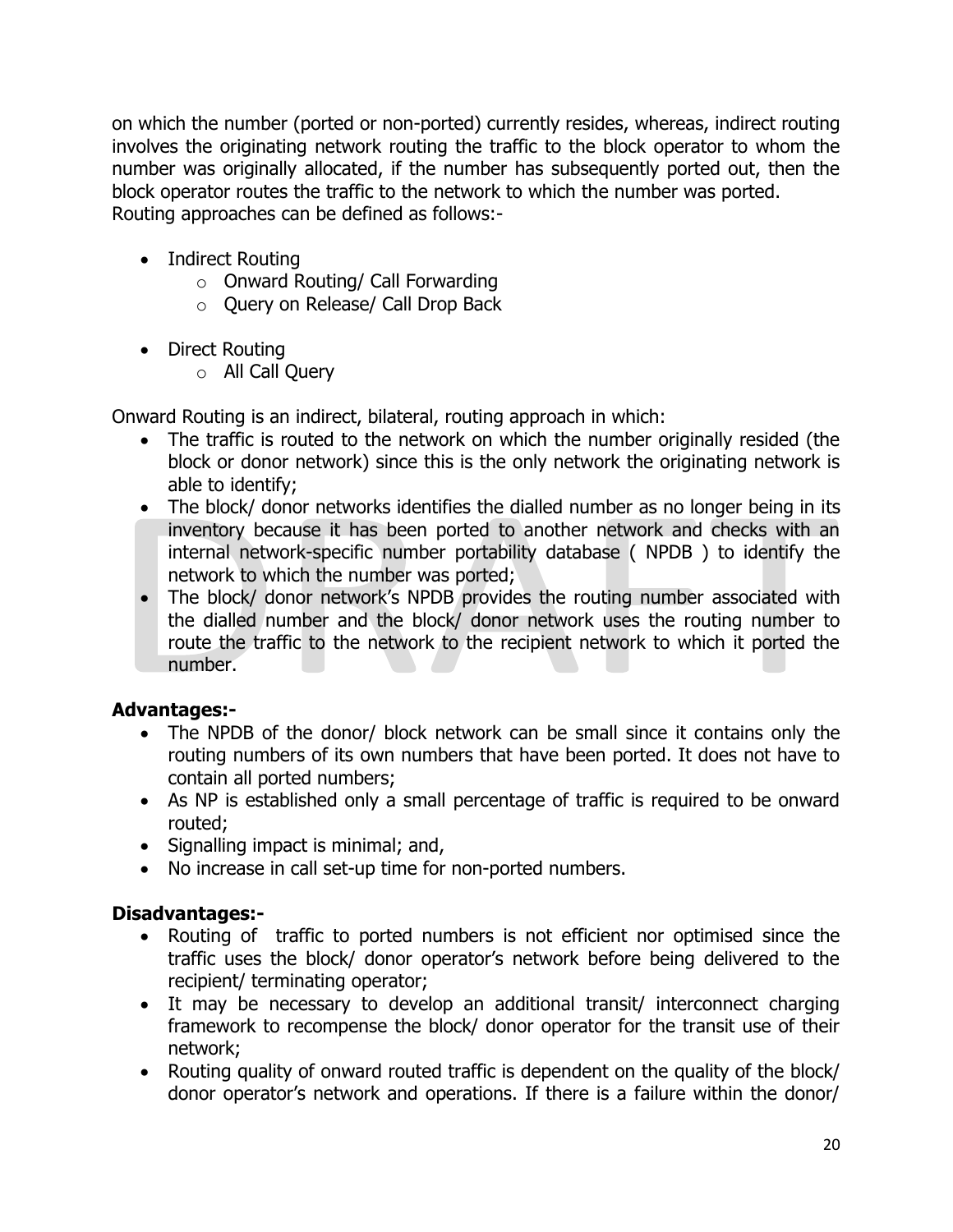block operator's network, then onward routing of traffic to ported numbers will fail or be compromised; and

- Increased call set-up time for traffic routed to ported numbers; and
- Potential for donor/ block operators to differentiate the quality of routing for ported and non-ported traffic.

Call forwarding is similar to Onward Routing and has the advantage of being an existing network feature that operators offer to subscribers who wish to have their incoming calls forwarded to another number. Where the Call forwarding approach is used, the recipient operator will issue a shadow or dummy number to which the block/ donor operator forwards traffic for the customer's "ported" number. Call forwarding has similar disadvantages to Onward Routing, but has the advantage that as an existing network feature, it requires less re-configuration and can be implemented quicker.

Onward Routing is an indirect, bilateral, routing approach in which:-

- The originating network routes traffic to the donor/ block Network for completion. If the dialled number is resident on the donor/ block network, the call is completed;
- However if the dialled number has been ported, the donor/ block network releases the traffic back to the originating network with a signaling/ routing identifier that the number has been ported;
- The originating network queries its own copy of the centrally administered NPDB, which provides the routing information for the dialled number; and
- The originating network completes the call to the recipient/ terminating network, on which the dialled number currently resides.

### **Advantages:-**

- Reduced routing inefficiency for the donor/ block operator;
- Reduced interconnection capacity requirement since traffic to ported numbers are handed back to the originating operator for direct routing;
- Potentially reduced processor capacity requirements for donor/ block operators, who no longer needs to identify the routing number of the recipient/ terminating operator;
- Donor/ block network is no longer in the terminated traffic path and thus the originating operator is not reliant on the operational quality of the donor/ block network; and,
- No increase in call set-up time for non-ported numbers.

### **Disadvantages:-**

- Traffic to ported numbers is required to be routed twice thereby consuming additional originating operator network resources;
- It may be necessary to develop an additional transit/ interconnect charging framework to recompense the block/ donor operator for the query use of their network;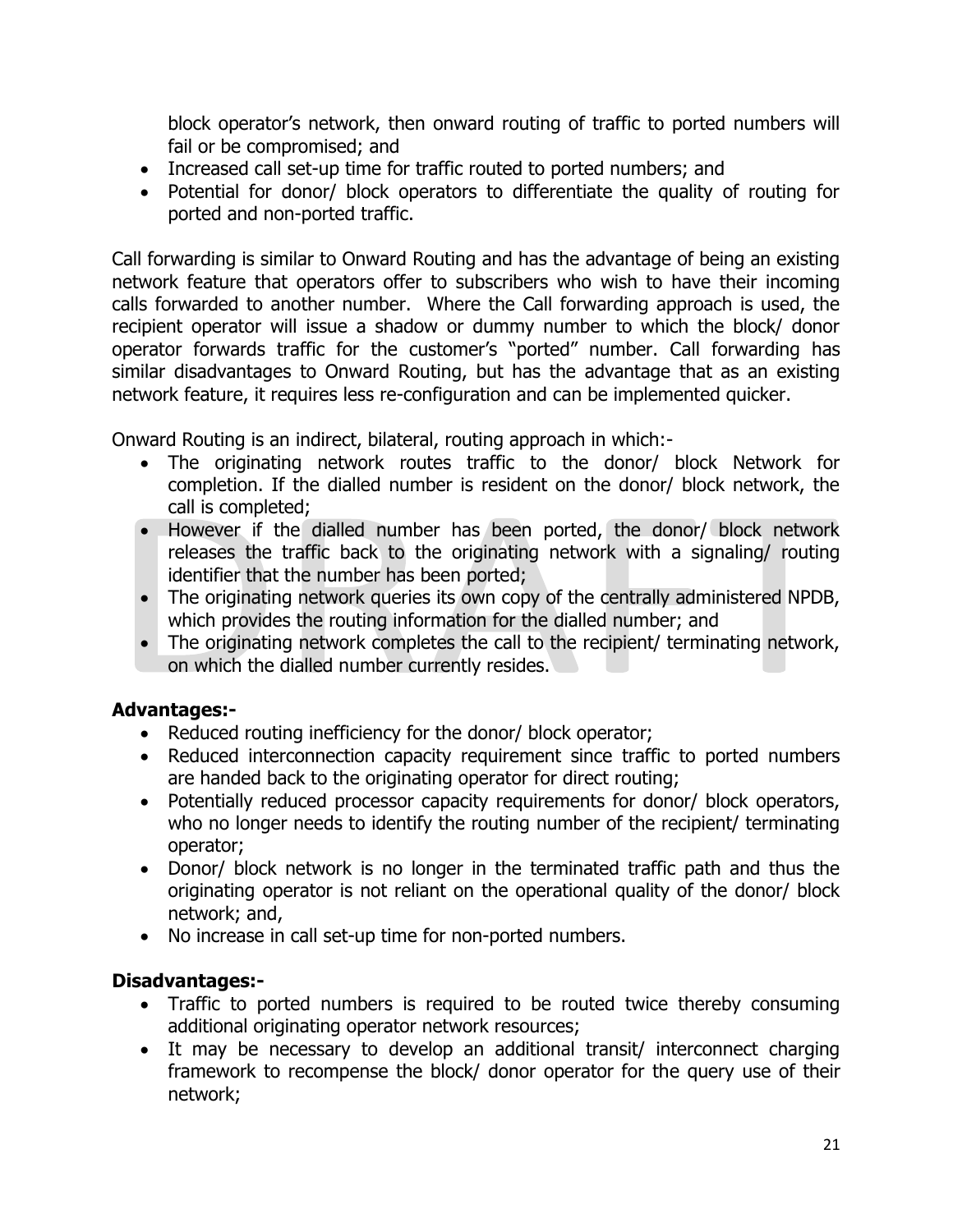- Originating operators are required to invest in the set-up and maintain separate local NPDB for the storage of routing data for ported numbers; and
- Increased call set-up time for traffic routed to ported numbers; and
- Potential for donor/ block operators to differentiate the quality of routing for ported and non-ported traffic.

Call Drop Back is a similar routing approach to Query on Release, except the Call Drop Back approach requires the donor/ block operator to provide the routing data of the terminating/ recipient network that is hosting the ported number, to the originating network. Call Drop Back offers marginal operational advantages, but requires additional hardware/ software changes to the donor/ block operator's network.

Direct Routing/All Call Query (ACQ) is a direct centralised, routing approach in which:-

- The originating network queries its own local copy of the NPDB for all traffic originated on its network, irrespective of whether the traffic is destined for a ported or no-ported number. Note – Operators' local NPDBs are typically mirrored against the centralized NPDB, provided by the NP clearinghouse provider. The centralised NPDB updates routing data held in the operators' local NPDB each time a porting transaction is completed; and
- The originating network's NPDB provides the location routing number of the recipient/ terminating network on which the dialled number resides which enables the originating network to directly route the traffic to the recipient/ terminating network, irrespective of whether the terminating number has been ported or not.

### **Advantages:-**

- Direct routing eliminates the reliance on the donor/ recipient network, thereby providing the ability to maintain traffic routing to ported numbers in the event that the donor/ block network fails;
- Traffic routing and network utilisation are optimised since "tromboning" of traffic between networks is eliminated;
- Traffic to ported and non-ported numbers are treated equally;
- No additional set-up time for traffic to ported numbers; and
- Potential for network congestion or disruption that may occur on the donor/ block network is eliminated.

### **Disadvantages:-**

- All operators are required to invest in establishing and maintaining their own local copy of the NPDB;
- Significant configuration and infrastructure changes are required within all operators core network and associated systems to support ACQ direct routing. Implementing the necessary network changes can be complex and risky;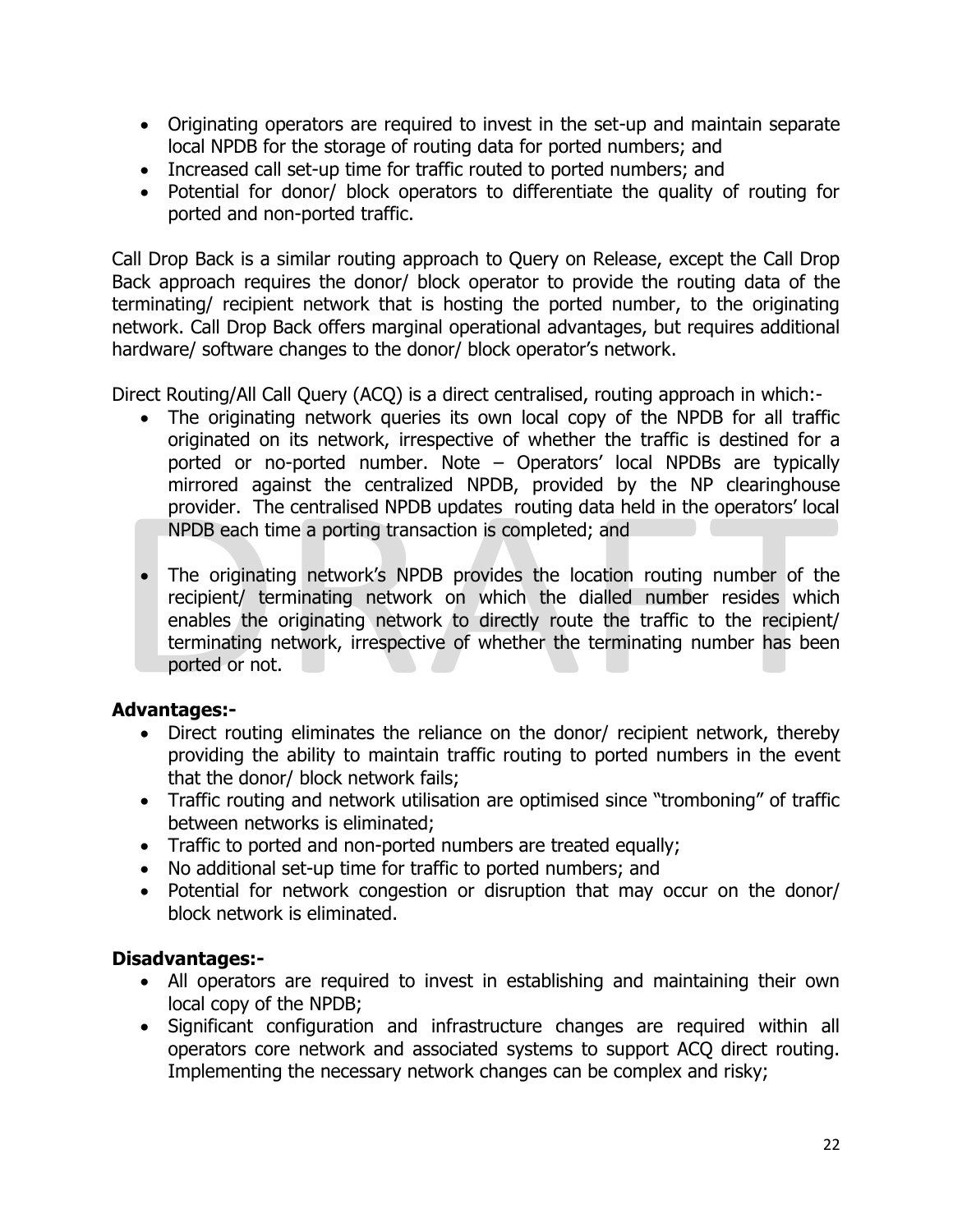- Additional core network processing capacity may be required to support the query activity for all traffic to the local copy of the NPDB;
- Set up time for all traffic may be increased due to the additional ACQ processing activities.

On a global perspective, ECTEL understands that different countries use different routing approaches. However, it is widely accepted that the direct ACQ routing approach is the most operationally efficient and consequently direct ACQ routing is the approach adopted in virtually all recent NP implementations. Whilst implementing direct ACO routing requires significant investment and resourcing for all operators involved, the operational efficiencies and improved traffic routing quality benefits are seen to greatly outweigh the advantages offered by indirect routing approaches.

ECTEL is aware that the cost to operators for implementing the direct ACQ routing approach into their networks is falling and ECTEL understands that direct ACQ routing approach has been adopted in recent NP implementations in other small/ medium island jurisdictions, including, Jamaica, the Bahamas, Channel Islands, Isle of Man, Gibraltar, Cayman Islands and Panama.

ECTEL therefore concludes that the direct ACQ routing approach is the preferred routing approach for supporting NP across the ECTEL region.

<span id="page-22-0"></span>**Recommendation 6 – All fixed and mobile traffic to ported and non-ported numbers originated and terminated in ECTEL jurisdictions will be directly routed by the originating network to the terminating network using the All Call Query approach. All Call Query direct routing is widely used in NP implementations across the world and is considered to be the most operationally efficient and reliable form of routing in NP jurisdictions.** 

### <span id="page-22-1"></span>**5. Optimising the implementation and operating costs related to NP**

ECTEL sets out below its proposals on NP cost recovery for NP. ECTEL does not believe that NP cost recovery should be left solely to commercial negotiations between operators. This view is informed by experience in other countries where reliance on commercial negotiations has served to delay implementation of NP and resulted in high or inappropriate charges, or both.

International studies and experience of NP implementations in other countries suggests that there are two broad categories of costs associated with the provision of NP, namely: (i) establishment / set-up costs and (ii) consumption costs.

**Establishment/ Set-up costs** - represent the capital costs incurred by operators and NP stakeholders to ensure that customers have the capability to port their telephone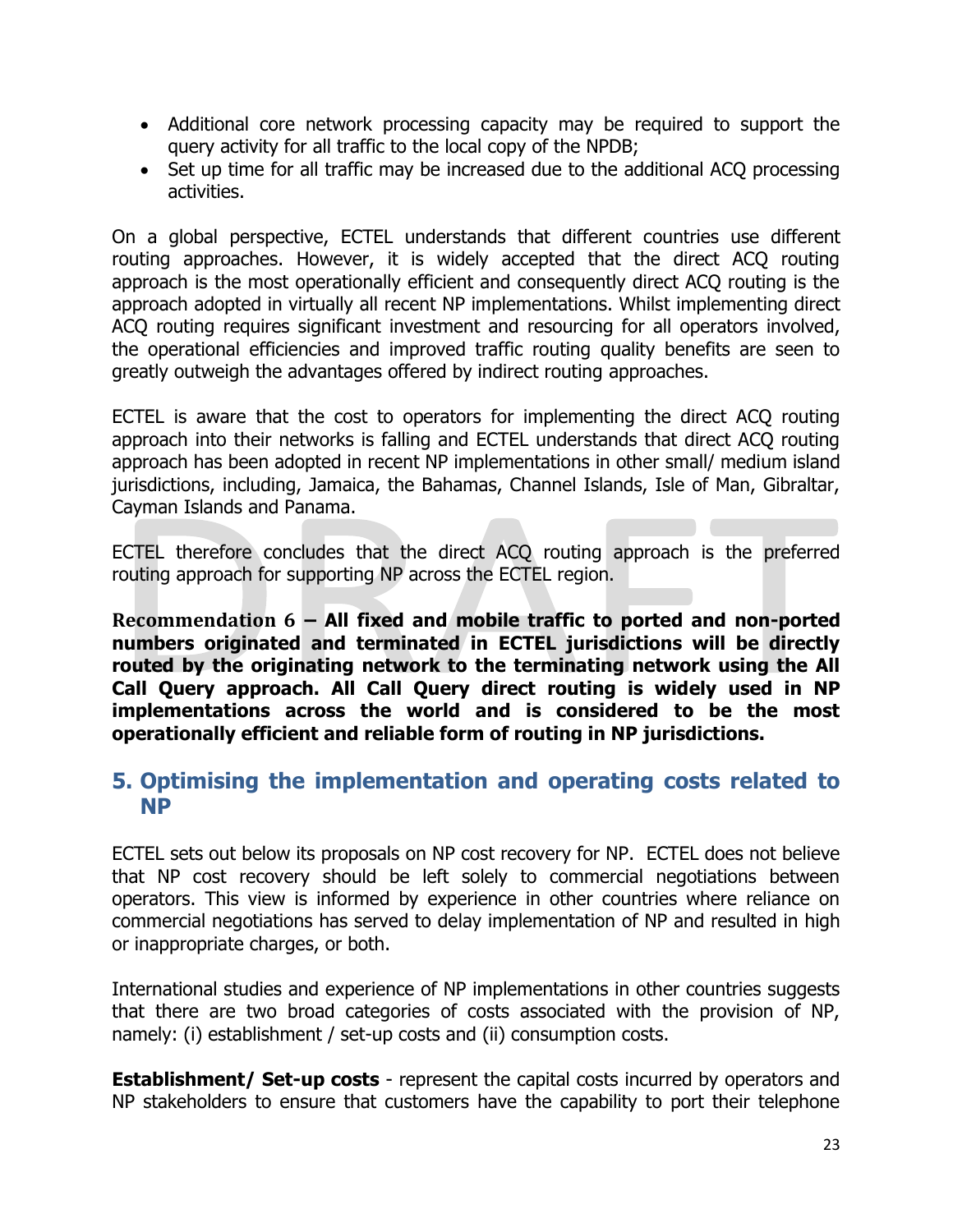numbers. These costs are incurred because of the regulatory policy objectives to reduce the cost and inconvenience of customers switching between operators, and to foster competition amongst operators through the implementation of NP and include:-

- Initial operator network modifications;
- Software modifications in the information systems such as customer accounting and billing system and inter-operator accounting and billing system;
- Set-up of new inter-operator tools and procedures;
- Modification of internal operator processes;
- Training of operator staff to provide NP services; and
- Establishment of NP Clearinghouse.

**Consumption costs** - represent the additional costs incurred when customers make use of NP services. These costs are typically more easily linked to individual operators'/ stakeholder or customers.

- Per-line/ number administration costs, generated by:
	- o NP service ordering procedures;
	- o Modifications of subscribers data in the information systems; and
	- o Modification of subscriber data in the network elements.
- Additional conveyance costs, caused by:
	- o Extension of traffic link capacity; and
	- o Additional call processing, switching and intelligent network (IN) resources.
- Continuing administrative costs, including:
	- o Management and operation of the NP Clearinghouse; and
	- o Administration of general NP information.

ECTEL understands that the establishment/setup costs are likely to vary between operators and NP stakeholders, since these costs will be driven by different factors, such as network characteristics, organisation structure, business scale, this is system types etc. However, ECTEL's research stakeholder costs incurred in other NP implementations suggests that the variation in establishment/setup costs between operators is actually low.

In line with accepted cost recovery practice, ECTEL is proposing a set of economic principles (See table below) to ensure that the cost recovery process for NP is fit for purpose. ECTEL believes that the cost recovery process should be equitable by ensuring the appropriate allocation of the costs resulting from the implementation of NP between operators and their customers. ECTEL believes that its proposals will engender regulatory certainty, and minimise inter-operator disputes, thereby ensuring the mechanism for cost recovery is transparent, non-discriminatory, and reasonable, and reflects the underlying costs of providing NP.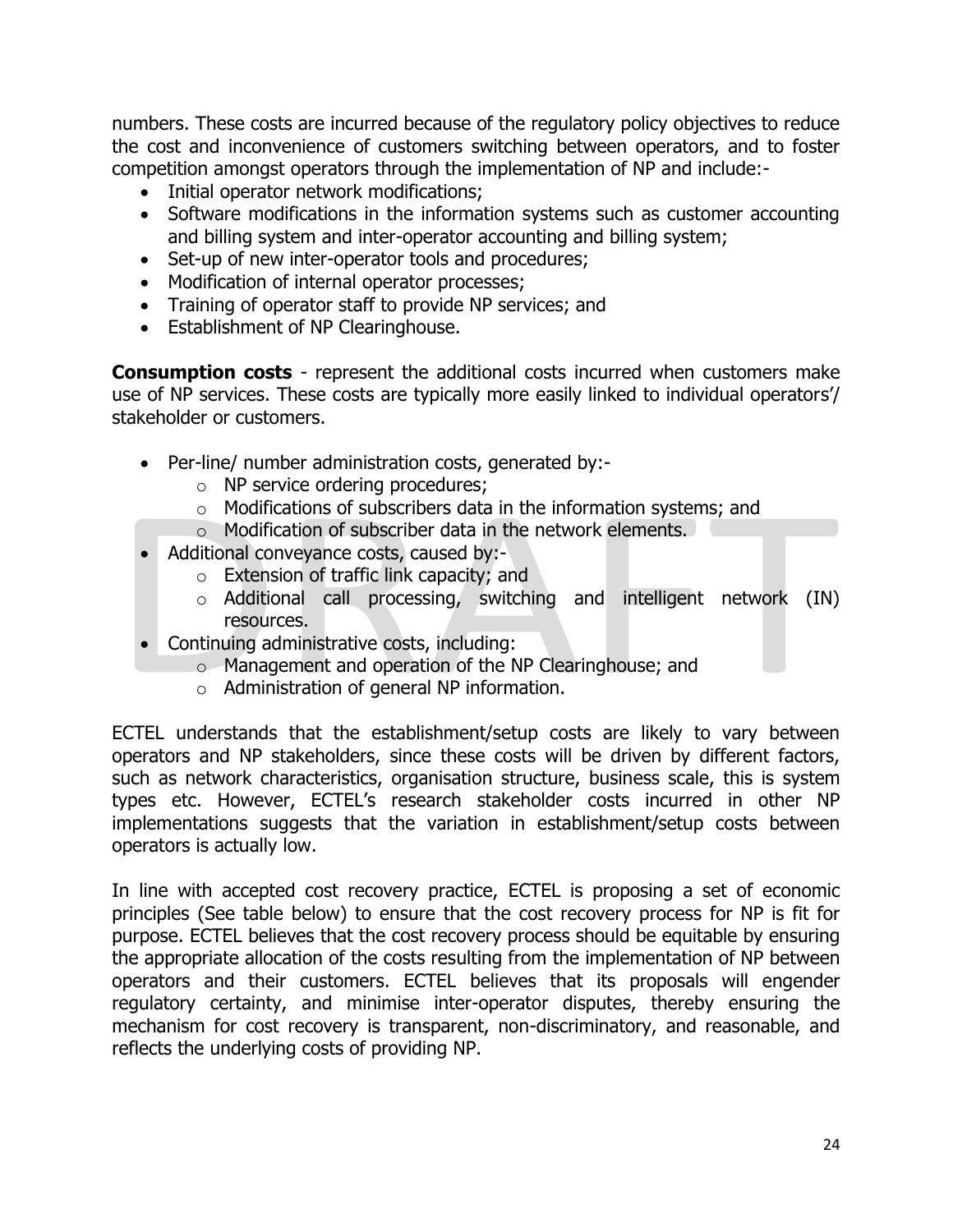**Effective competition** - Pressures for effective competition should not be weakened by the mechanism of cost recovery. As such, the cost recovery mechanism should not be used to raise a competitor's cost or weaken their ability to compete.

**Distribution of benefits** - Cost recovery mechanism should reflect the distribution of benefits that accrue from a customer porting their telephone number. Portability generates both direct and indirect benefits, as everyone benefits from increased competition. Hence, those who benefit from portability indirectly should pay some of the costs.

**Cost minimisation** - The mechanism for cost recovery should provide strong incentives to minimise costs. Those who are in a position to affect the size of the costs should face strong incentives to minimize costs.

**Cost causation** - Cost should be borne by those whose actions cause the cost to be incurred.

**Relevant costs** - Only those costs directly incurred or attributable as a result of the provision of NP should be recovered.

**Reciprocity** - Where NP is provided on a reciprocal basis it may be appropriate for charges to be reciprocal in each direction.

**Practicality** - Costs should be recovered in a way that is practicable and does not unduly raise administration costs.

In this document, ECTEL has defined the core functional requirements for the introduction and operation of NP across the ECTEL region as the basis of the corresponding direction and engagement programme with operators/ NP stakeholders to support the development, implementation and provision of porting services to ECTEL consumers. Supporting and providing number portability is a fundamental operator obligation and condition to continue to provide telecommunications services within the ECTEL jurisdictions.

ECTEL believes the establishment/setup costs of the ECTEL operators and NP stakeholders will be relatively similar and from assessment of establishment/setup cost recovery in other NP jurisdictions, ECTEL is proposing that each operator and NP stakeholder should be responsible for their own establishment/setup costs and that such costs cannot be recovered from other stakeholders or the consumer.

The recovery of NP clearinghouse setup and consumption costs is a critical element of any NP implementation. In view of the relative small scale of the ECTEL jurisdictions, ECTEL will focus on ensuring that the tendering process delivers a NP clearinghouse solution that offers excellent value and is effectively benchmarked against the NP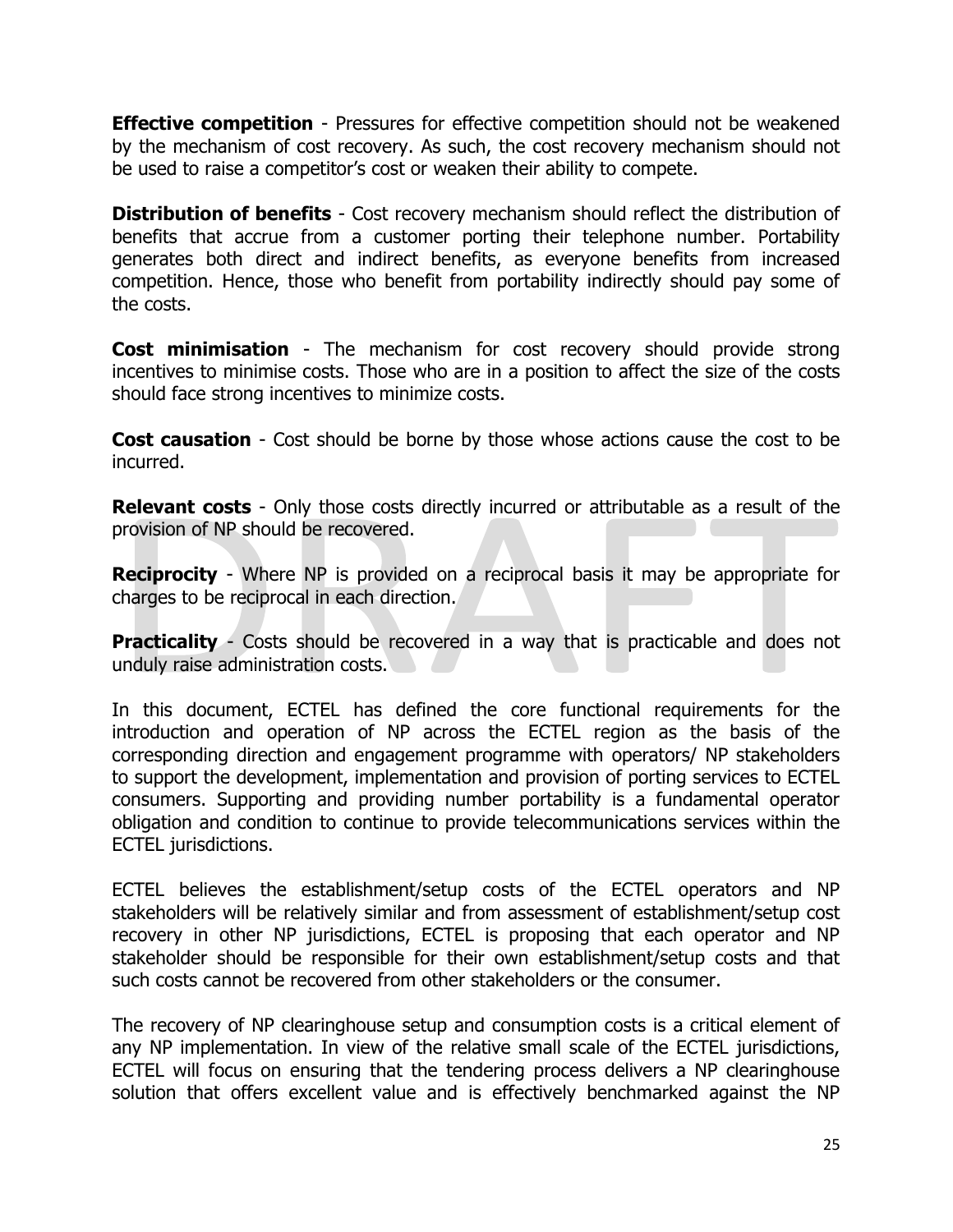clearinghouse costs secured in similar jurisdictions. ECTEL is committed to ensuring the NP clearinghouse cost recovery model is appropriate for the ECTEL market and that costs are allocated between operators based on the principles of "Distribution of benefits", "Cost minimisation" and "Practicality"

### <span id="page-25-0"></span>**Recommendation 7 - Each operator will be responsible for their own set-up costs to prepare for the implementation and launch of NP across the ECTEL and such set-up costs shall not be directly charged to consumers or other stakeholders.**

Studies of NP implementations from around the world clearly show the strong relationship between consumer demand and the charges levied to customers for using porting services. In many recent NP implementations, the local regulators have specified that porting will be free of charge to customers in order to maximise consumer demand for NP services.

At this stage, ECTEL is minded to allow recipient operators to decide whether to charge customers for porting their services, but such charges should be determined in accordance to the principles of "relevant costs", "cost minimisation" and "practicality", as outlined above. By allowing recipient operators to determine whether to charge consumers for porting or not, ECTEL is aware that market, competitive forces could minimise or eliminate consumer NP charging, however, ECTEL will retain the right to review consumer NP charging and where appropriate set a maximum limit.

In line with best practice from other NP implementations, ECTEL will not permit donor operators levying NP related charges to customers who leave their network or services. Donor charging of consumers who port their number or service is viewed to be contrary to the interests of consumers and NP, since such charges could discourage consumers requesting NP.

<span id="page-25-1"></span>**Recommendation 8 - Recipient operators will be allowed to charge customers for porting their numbers at the discretion of each recipient operator. Consumer charging will be reasonable but ECTEL and the NTRCs reserve the right to set a maximum limit to consumer porting charges. Donor operators will not be permitted to charge customers for porting out numbers from their network.**

ECTEL recognises that donor operators could incur additional incremental costs directly related to the processing of porting requests for customers wishing to leave their network or service. Whilst ECTEL has already stated that donor operators to should not be permitted to levy charges on customers leaving their networks, under the cost recovery principles outlined above, ECTEL accepts that it may be appropriate for donor operators to recover from recipient operators, reasonable and directly attributable costs incurred in efficient processing of porting costs.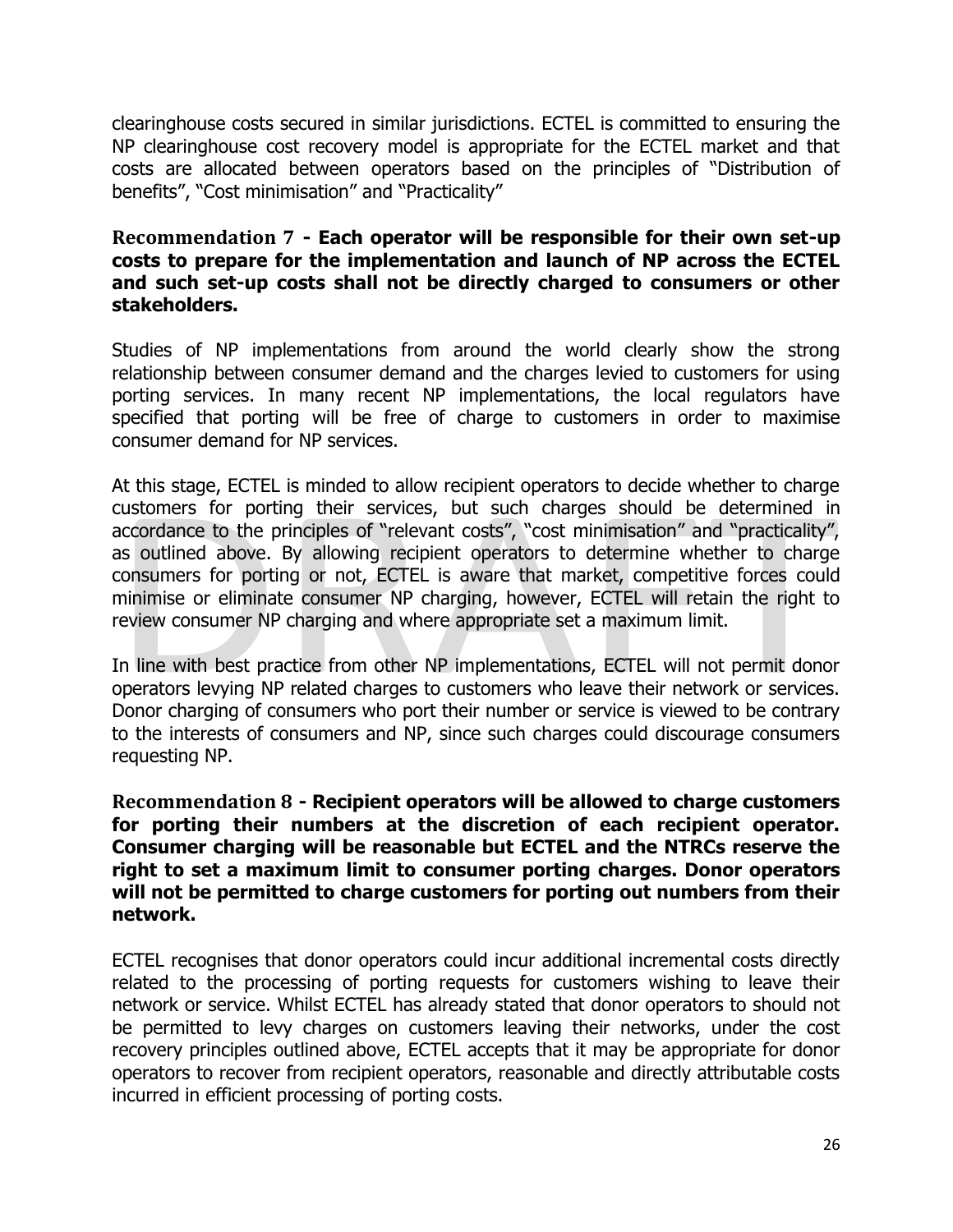ECTEL believes that there are charges, if or where appropriate, should be set and assess based on the cost recovery principles of "Effective competition", "Cost minimisation", "Cost causation", "Relevant costs", "Reciprocity" and "Practicality". ECTEL reserves the right to review and assess donor charges and where appropriate set a maximum limit.

ECTEL also recognises that in many countries once NP is established, porting transaction volumes between different operators in the market tend to become balanced. Consequently, there can be an argument that due to the principle of "Reciprocity", an operator is likely to be a recipient in equal proportion to being a donor, then charging between operators becomes balanced and there is no need for the levying of donor charges.

<span id="page-26-0"></span>**Recommendation 9 - Donor operators shall be permitted to charge recipient operators for reasonable costs which are directly attributable to the actual efficient processing of porting requests. ECTEL reserves the right to set a maximum limit to donor porting charges. ECTEL reserves the right to set a maximum limit to donor porting charges.**

### <span id="page-26-1"></span>**6. NP Implementation Approach across the ECTEL region**

Experience from other NP implementations across the world clearly shows that implementing and launching NP is a complex initiative requiring full and positive cooperation across the different stakeholders, carefully planned and driven using a disciplined approach. Implementing cannot be rushed, ECTEL understands that ECTEL and the NTRCs as key consumer guardians are responsible that NP is delivered effectively and timely.

This section of the document will consider the phasing of the introduction of NP services, the likely timeframes and the implementation approach to be adopted across the ECTEL NP stakeholders.

ECTEL has already identified that NP is suitable for introduction into the ECTEL fixed and mobile telecommunications sectors. The core process for porting fixed and mobile services between donor and recipient operators should be fundamentally the same. However, the porting timeframes, service delivery mechanisms and customer validation approaches may differ for the porting of fixed and mobile numbers.

For instance, the delivery of equivalence in service for mobile operators relies on parity in network coverage across the territory, whereas for fixed operators, delivery of service to customers may be through fundamentally different fixed technologies and maybe impacted by infrastructure and capacity availability. Validation of the customer's right to ported number is a critical aspect of the porting process and thus the validation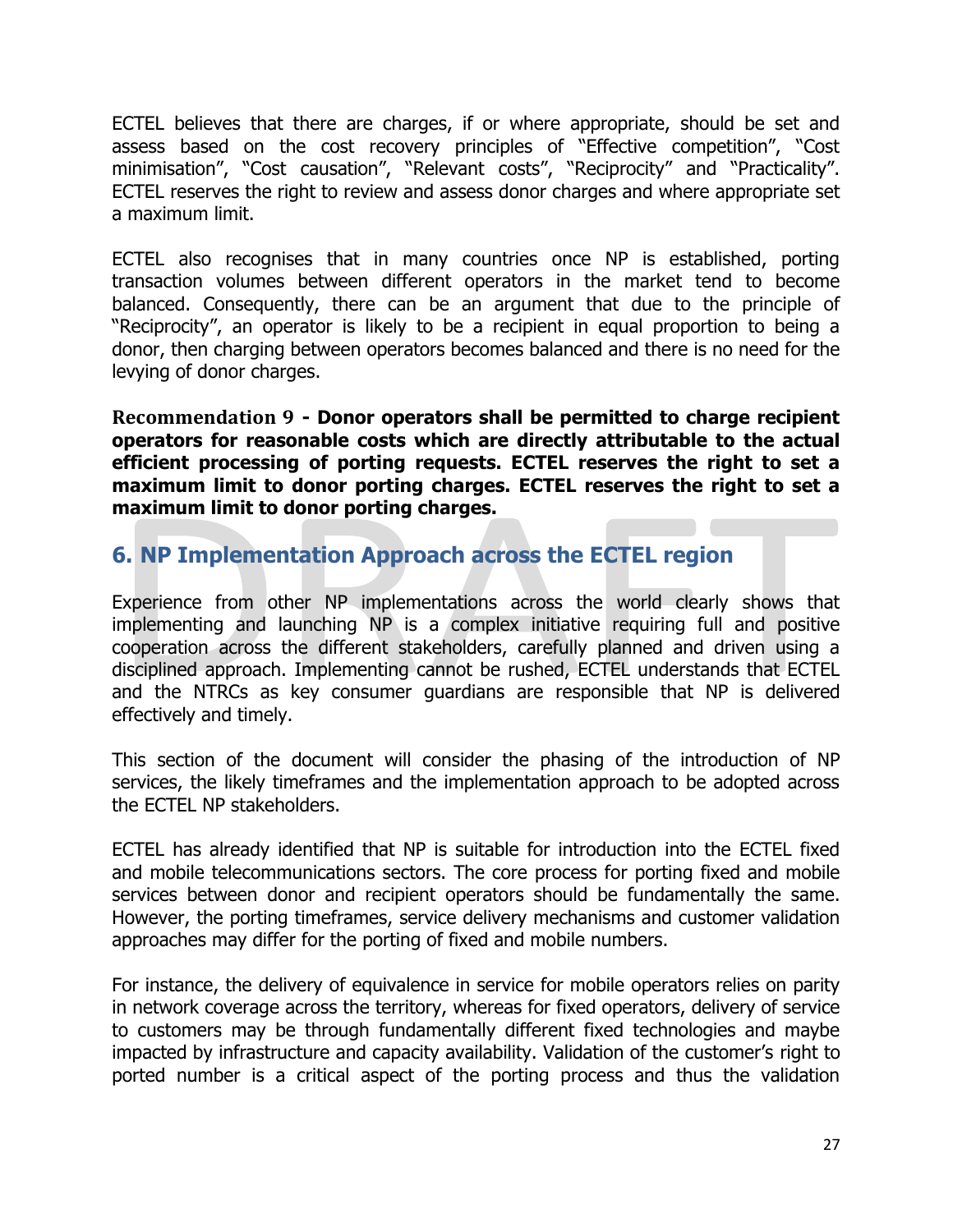approach adopted for fixed and mobile NP may differ, for instance, mobile NP can be validated using SMS.

From ECTEL's research, it is evident that all potential NP clearinghouse vendors' solutions should be capable of supporting both fixed and mobile NP, as well as accommodating differing porting processes for each type of NP, for instance, timeframes, process steps, validation checks etc.

Recent NP implementations in similar small jurisdictions in Jamaica, Cayman Islands and Gibraltar have demonstrated that fixed and mobile NP can be implemented and launched successfully at the same time. ECTEL appreciates that developing and implementing multiple forms of NP simultaneously can complicate and extend the implementation programme and timeframe, but, the parallel development of fixed and mobile NP can be achieved in an effective and timely manner.

### <span id="page-27-0"></span>**Recommendation 10 – Fixed and mobile NP should be implemented and launched in parallel and where practical, at the same time.**

ECTEL appreciates that successfully implementing and launching NP across the different ECTEL jurisdictions requires detailed planning and disciplined and structured management across the broad range of NP stakeholders. Introducing NP cannot be rushed yet there is urgency driven by the expectations of the public/ consumers for ECTEL and the NTRCs to launch NP services in a timely manner.

ECTEL believes a reasonable timeframe to progress to the launch of NP in ECTEL would be 20 months, including the stakeholder consultation, joint development, implementation and launch of the NP service. ECTEL's research has assessed the actual development and implementation timeframes experienced in other NP implementations and has considered the breadth of the potential NP stakeholder community across the ECTEL region.

ECTEL believes that a 18 month timeframe is reasonable to complete the key activities to enable NP to be launched across the ECTEL region, including:-

- Completing the advanced NP stakeholder consultation and engagement process;
- Completing the NP Clearinghouse and vendor selection:
- Licencing of the NP Clearinghouse and corresponding NP Stakeholder contractual framework;
- Implementation of the NP Clearinghouse and interconnectivity with the ECTEL operators/ NP stakeholders;
- Internal operator technical, operational and commercial NP readiness preparations;
- Developing the ECTEL Inter-Stakeholder NP framework, including NP process, business rules, legal instruments, consumer code, etc; and
- Building public/ consumer awareness of NP.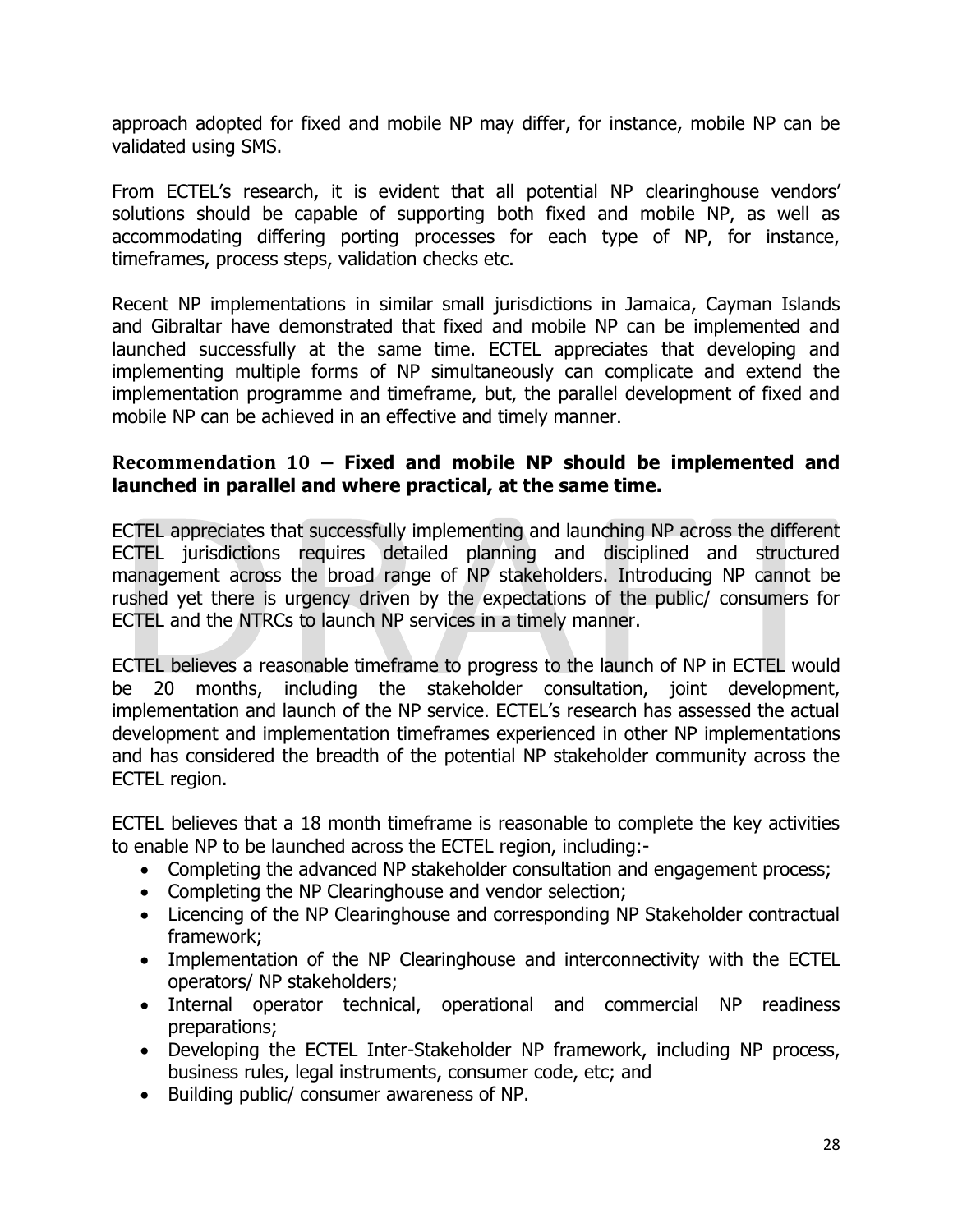### <span id="page-28-0"></span>**Recommendation 11 - NP will be implemented and launched to the ECTEL public within 12 to 15 months from the official launch of the ECTEL NP programme to the operators and NP stakeholders.**

Preparing for the introduction of NP across the ECTEL region and NTRC markets and progressing the corresponding NP development and implementation activities is a complex undertaking involving a wide range of potential NP stakeholders, including, ECTEL, the NTRCs, ECTEL operators, NP clearinghouse provider, other ECTEL government bodies, the ECTEL public and other local and external interested parties. ECTEL recognises that as the guardian of public/consumer interests across the ECTEL region, ECTEL and the NTRCs are key stakeholders in ensuring that NP is introduced and operated in an effective, appropriate and efficient manner.

From ECTEL's research, it is evident that successful NP implementations are characterised by strong leadership, clear direction and continuous involvement by the regulator. Thus, ECTEL intends to drive the NP implementation and launch process, develop an appropriate and comprehensive NP framework for the ECTEL region, set clear and achievable implementation schedule and establish an effective and positive management forum engaging with the key NP ECTEL stakeholders.

Whilst ECTEL will set the agenda for the implementation of NP and will be responsible for all key NP decisions, ECTEL proposes to establish a working group (NP working group) comprising the key ECTEL and NTRC NP stakeholders.

The NP working group would be responsible for making recommendations to ECTEL and the NTRCs on detailed matters pertaining to the introduction and operation of NP across the ECTEL region. Following ECTEL's final determination on NP, the NP working group would be responsible for overseeing the actual implementation and launch of NP across the ECTEL region, subject to the directions from ECTEL and the NTRCs.

<span id="page-28-1"></span>**Recommendation 12 - The implementation and preparations for the launch of NP in ECTEL will be managed by a cross stakeholder working group reporting to ECTEL, but ECTEL and the NTRCs shall be responsible for setting the key NP process, functional details and implementation timeframes and making key NP programme decisions etc.**

## <span id="page-28-2"></span>**7. Porting times across ECTEL**

Research shows that consumer demand for NP services is directly linked to the time taken to port a customer's number. In early NP implementations, porting times could be up to one month, but developments in porting process approach have enabled recent NP implementations to reduce porting times to less than two working days. In some countries, porting can be completed consistently in a matter of a few hours. The link between porting time and consumer demand recognised by regulators across the world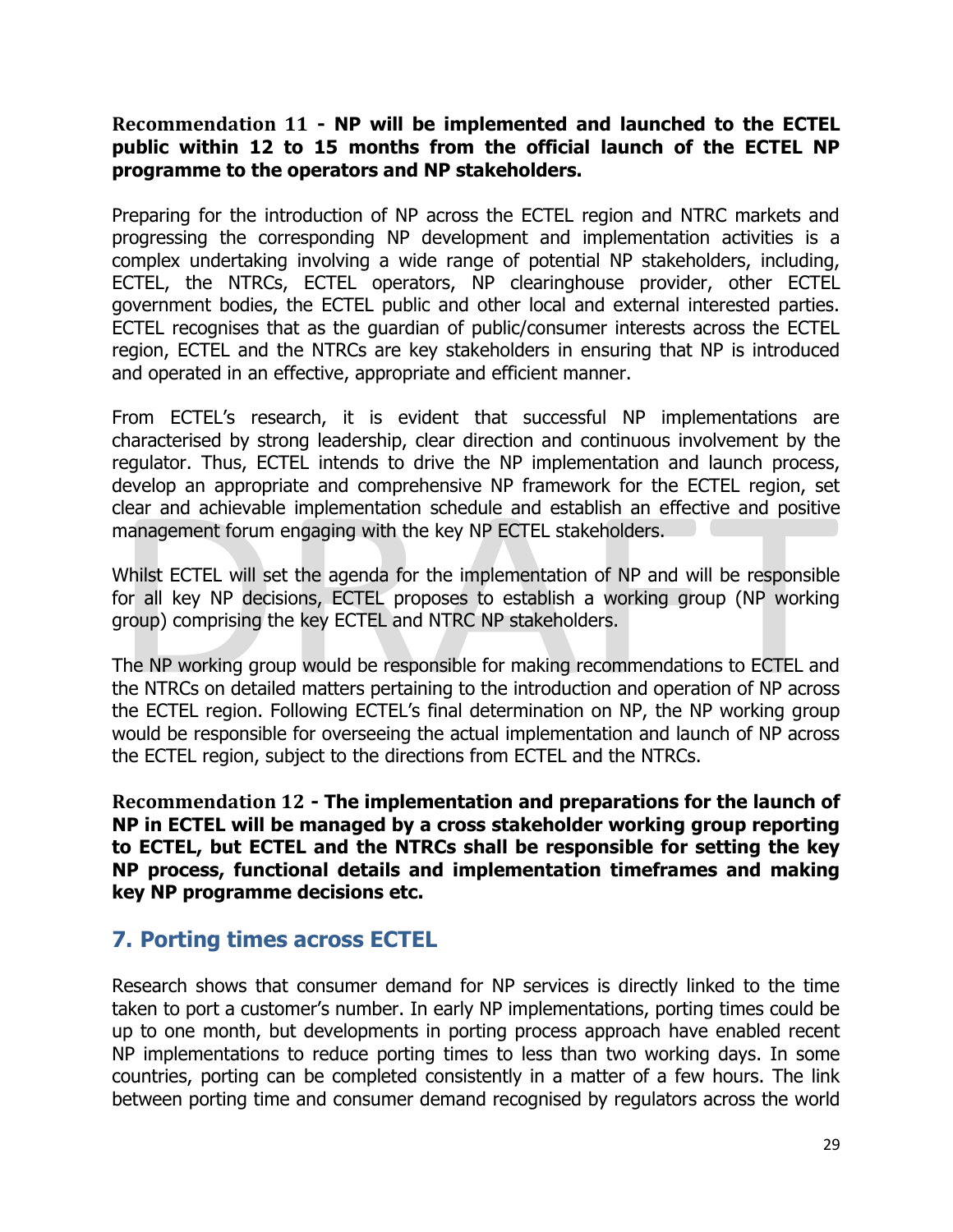as being critical, and in fact, the European Union (EU) has recently mandated that all EU countries must ensure that number supported within one working day.

ECTEL recognises the importance of minimising porting times across the ECTEL jurisdictions but ECTEL appreciate that the timeframes for porting fixed and mobile numbers may differ due to the different approaches used for provisioning fixed and mobile services. ECTEL's research indicates that international best practice suggests that mobile numbers to be ported within one working day and fixed numbers ported within five working days. ECTEL's stated timeframes compare favourably with benchmarks timeframes in similar small jurisdictions in which NP is already available.

When determining porting timeframes, ECTEL believes it is important to clearly define the starting point of the porting process. On this basis, ECTEL proposes to define the starting point of the ECTEL fixed and mobile porting processes to be when the customer and the recipient operator have agreed the porting of the customer's number, with the recipient operator confirming it can provide service to the customer and the customer has completed and signed the necessary porting form/declaration.

<span id="page-29-0"></span>**Recommendation 13 - All customer porting requests will be completed within; 1 working day for mobile NP and 5 working days of fixed NP, from the date of the customer's validated and signed porting request.** 

### <span id="page-29-1"></span>**8. Validation of Porting Requests**

ECTEL recognises that careful and considered NP process design is critical element in the successful introduction and operation of NP in ECTEL. It is necessary, particularly in a recipient led process, for the recipient operator to be able to reliably ensure that the person requesting the port is the legitimate owner of the number to be ported and is eligible to request the porting service.

The NP process must balance operational efficiency with adequate security to protect legitimate subscribers from fraudulent or inappropriate porting. Consequently, with recipient led porting, it is necessary for the recipient operator to verify the customer's identification and ownership of the number to be ported.

Various validation methods are used across the world to address these issues, with varying levels of success. In some countries, it is not necessary to transfer a wide range of customer confidential data between the recipient and the donor for verification, which can extend porting timeframes significantly and result in unnecessarily high reject levels of porting requests. ECTEL understands that a number of particularly successful NP implementations in which porting timeframes are short and fraud and rejection levels are low, limit the amount of customer data transfer between donor and recipient during the porting process, through the use of additional secure customer validation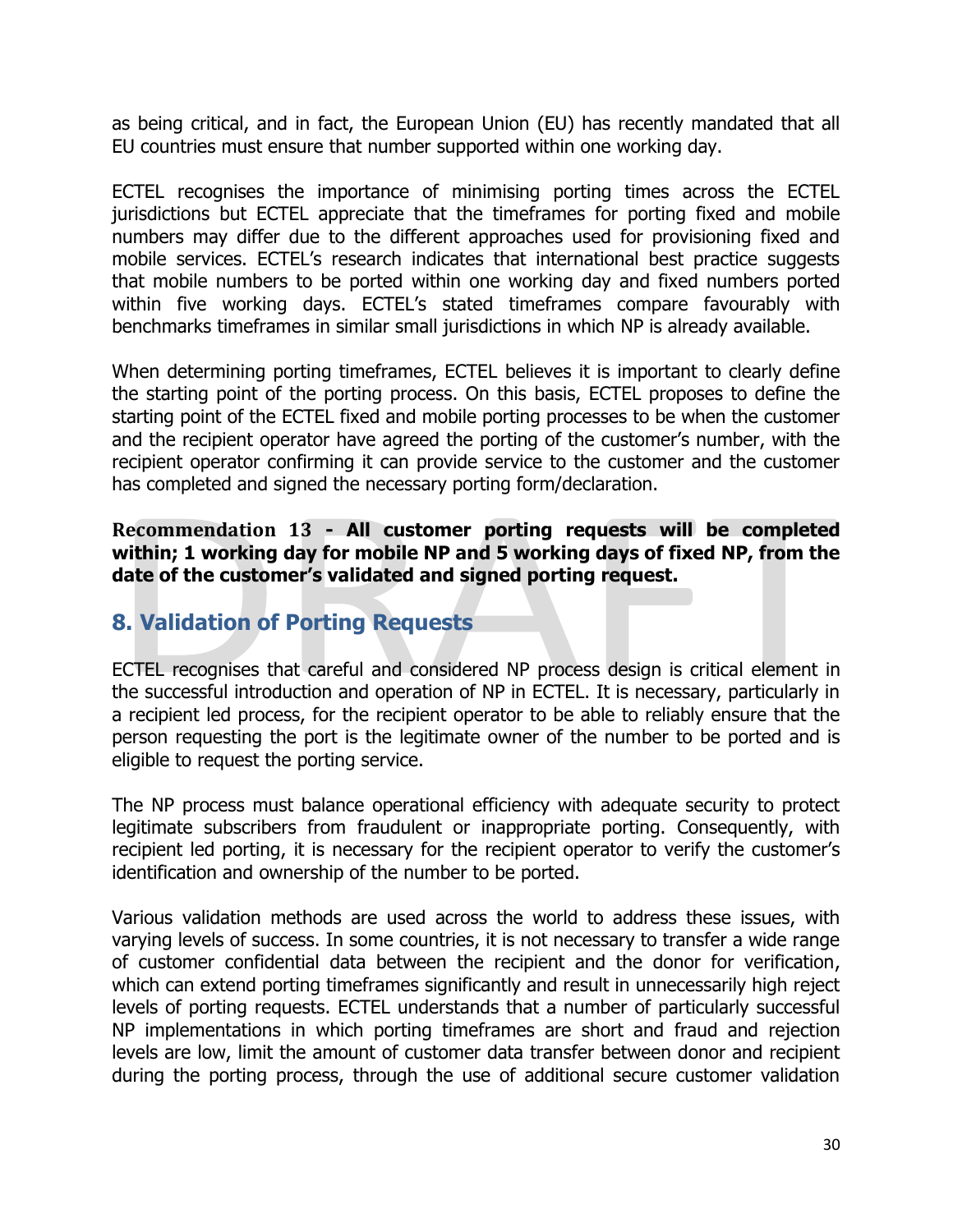mechanisms, for instance, requiring the customer to send a dedicated validation SMS to the NP clearinghouse.

ECTEL considers it necessary to implement fixed and mobile NP processes across the ECTEL jurisdictions that will ensure the highest level of accuracy, without unduly delaying or complicating the porting process, or increasing the costs of portability. However, ECTEL believes that the sending of extensive customer confidential information between the recipient and the donor during the porting process is not necessary, because:-

- Increases the likelihood of data input errors by the recipient and hence unnecessarily increases porting rejection rates;
- Increases the donor operator checking resources;
- Extends the validation process timeframe and hence the overall porting period; and
- Potentially compromises the protection of customer confidential data.

ECTEL understands that secondary customer validation mechanisms, such as, parallel customer initiated Short Message Service (SMS) or Interactive Voice Response (IVR) validation, work well in other similar jurisdictions and enable the porting process to be efficient, quick and secure.

ECTEL proposes that the data transfer during the porting process between the recipient and donor operators will be minimised to:-

- Mobile Station Integrated Services Digital Network (MSISDN) identification or number to be ported;
- Confirmation by the recipient operator, that the validation process has been completed correctly; and
- Name of the donor operator.

In parallel, ECTEL proposes that the fixed and mobile porting processes adopted across the ECTEL regions will use secondary customer initiated validation/authorisation either by SMS for mobile NP requests or IVR/PIN for fixed NP requests.

<span id="page-30-0"></span>**Recommendation 14 - The data transfer during the porting process between the recipient and donor operators is minimised to ensure efficient and robust consumer porting experience with minimal unnecessary porting failures or rejections. Porting data transfer will be restricted to MSISDN/ number being ported and donor operator. Porting process security and integrity will be provided by independent customer validation for each porting request, by either SMS (for mobile number porting requests) or Interactive Voice Response or PIN (for fixed number porting requests.** 

NP processes differ widely across the world into the complexity. In some cases, NP processes involved multiple steps, offering the option of changing or cancelling porting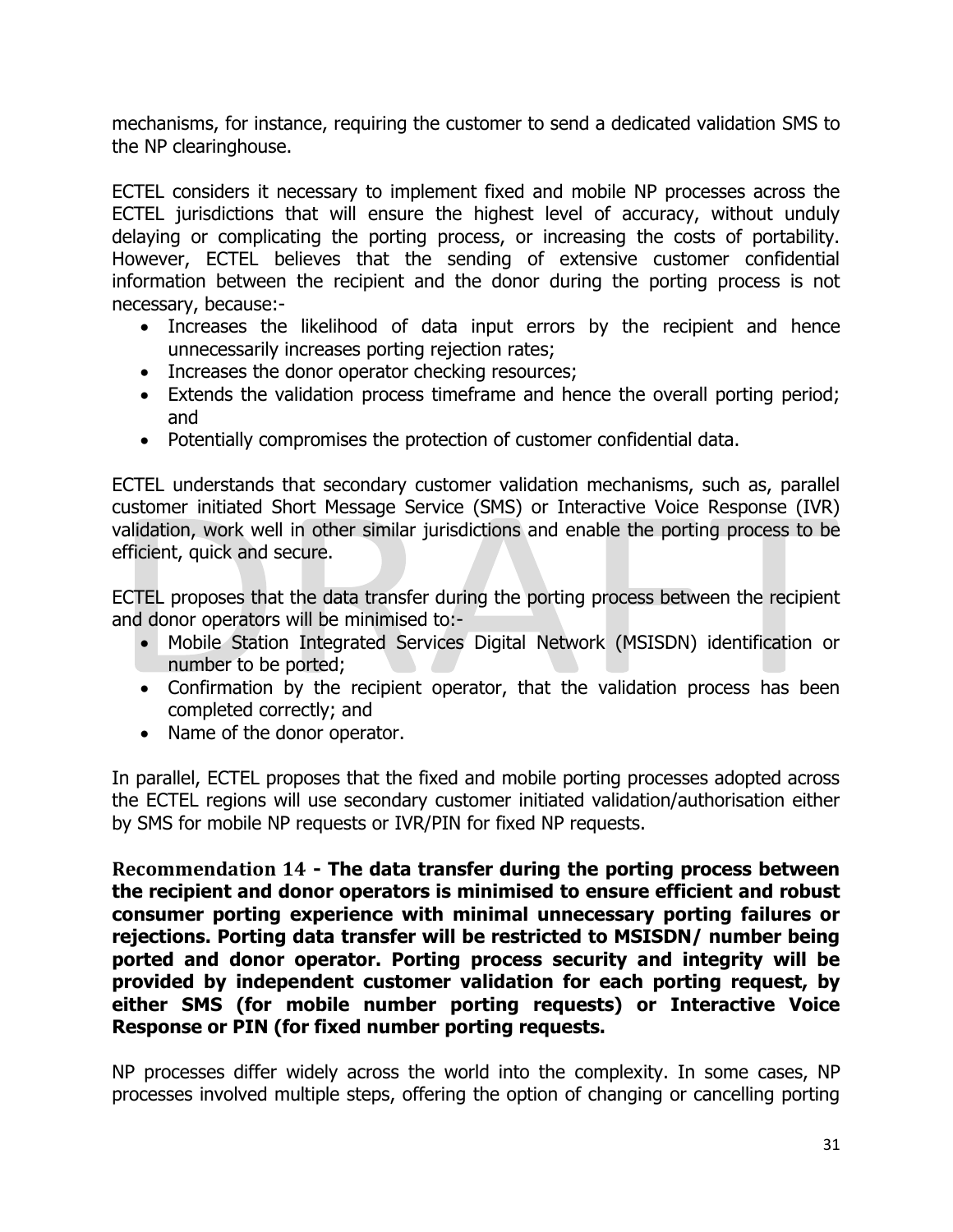right up to the point that the number is migrated from the donor to the recipient. ECTEL recognises that the greater the complexity and number of steps in a porting process, then porting timeframes become extended and there is great opportunity for confusion and errors.

ECTEL intends the fixed and mobile NP processes to be launched across the ECTEL region will be simplified yet secure, to ensure efficient and robust porting. ECTEL is advised that once porting requests have been validated by the NP clearinghouse, and then further revision or cancellation by either the customer or the recipient should not be allowed, the so-called "point of no return". By adopting the secondary customer initiated validation/authorisation approach then ECTEL believes that the customer has the final power to validate whether their porting request proceed or not by deciding whether to send the secondary validation message/activity or not.

ECTEL believes that prohibiting the cancellation or modification of porting requests once the point of no return has been reached will not only reduce porting transaction errors or failures, but will also eliminate the opportunity for inappropriate engagement of the customer by the donor operator during the porting process.

<span id="page-31-0"></span>**Recommendation 15 - Once a customer's porting request has been authorised by the customer and validated by the NP Clearinghouse and passed to the donor operator for approval, the porting request must proceed to completion unless legitimately rejected by the donor operator in compliance with the rejection reasons determined by ECTEL and the NTRCs. Once a validated porting request has been passed to the donor operator by the NP Clearinghouse it cannot be amended or cancelled by any party.**

ECTEL recognises that some stakeholders will be concerned about the potential for post-pay customers to port their numbers to avoid settling their debts or liabilities. However, ECTEL believes that a key principle of NP is that operators should not discriminate between porting and non-porting customers and thus NP should not be considered an extension of an operator's existing credit management activities or processes.

ECTEL believes that operators have an obligation to protect their own business interests by operating effective credit and risk management processes and policies. On this basis, ECTEL is proposing that if a customer's account has not been barred or suspended by the donor operator from making outbound calls/SMS, then the customer has the right to port their number at that point in time. Consequently, in such circumstances, ECTEL is proposing that donor operators cannot reject porting requests on the basis of outstanding debt, if the customer's has not already been barred or suspended.

ECTEL recognises that post-pay customers, by the nature of the services they use will always have a debt accrued with the donor operator at any particular point in time.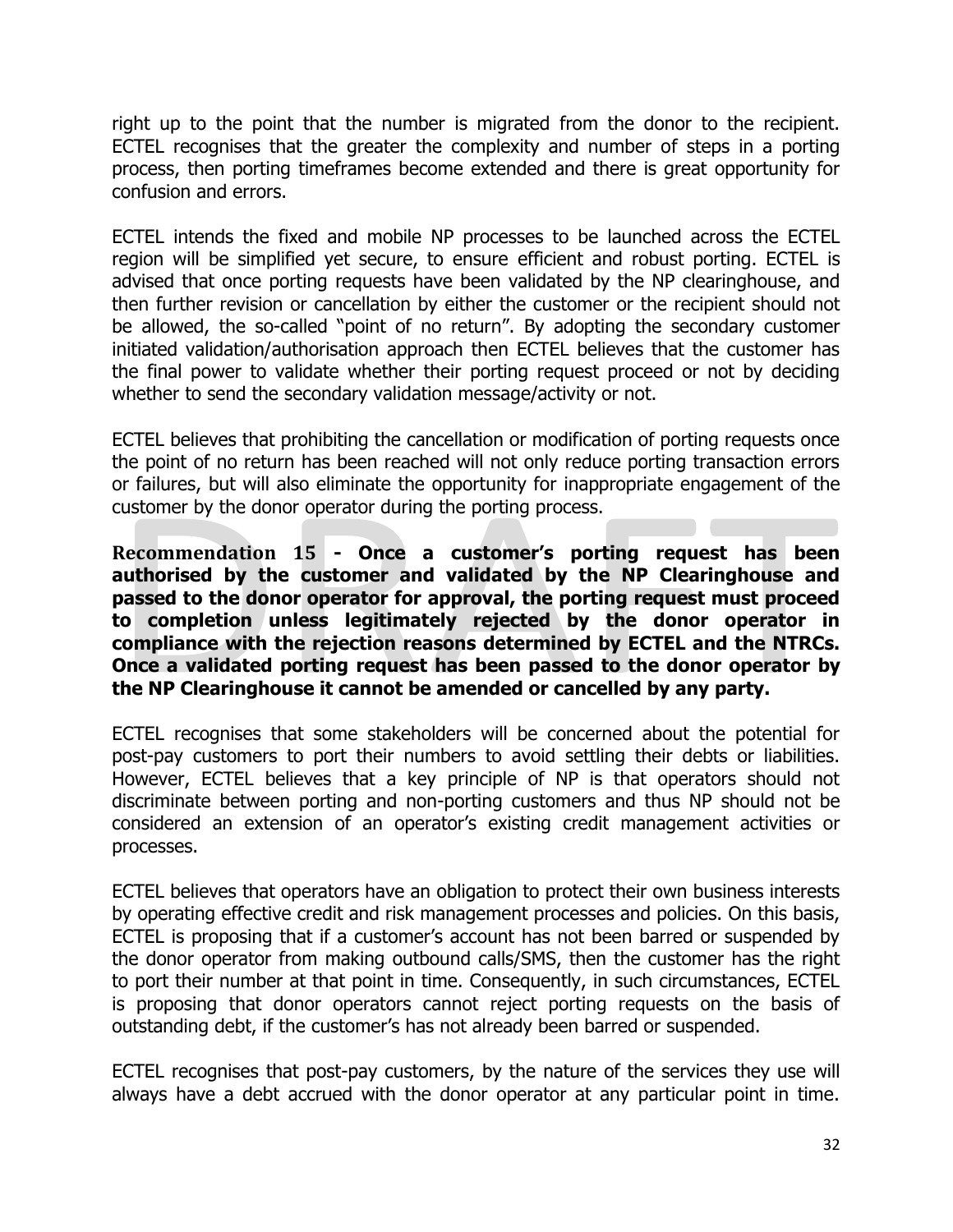ECTEL accepts that customers are absolutely obliged to settle all outstanding debts and charges with the donor operator, ECTEL believes such settlement should be completed outside of the porting process. Consequently, ECTEL proposes that key element of the porting process in this ensure customers are aware of their absolute obligation to settle outstanding debts and charges to the donor operator, and that such charges may also include any early termination fees applicable to their service or contract.

ECTEL also recognises that the use of the secondary customer initiated validation approach also provides a mechanism to safeguard operators from potential errant customers using porting to avoid their current debts, but the effectiveness of this safeguard depends on the efficiency of the operator's existing credit management processes and policies.

<span id="page-32-0"></span>**Recommendation 16 - Post paid consumers can port their number if the total billed and unbilled account balance is less than the deposit held by their current operator, provided their service is not barred or suspended from making outbound calls at the time the consumer's porting request is processed by the recipient operator. Debt cannot be used to prevent pre-paid consumers porting their number.** 

### <span id="page-32-1"></span>**9. Winback Protection**

Winback is defined as contact initiated by the donor operator to the customer, purpose of which is to either dissuade the customer from porting out their number or to encourage the customer to return to the donor operator's network.

Whilst ECTEL believes that the making of winback attempts may in certain circumstances be a legitimate competitive activity, it has the potential to quickly undermine the benefits of NP by acting as a further barrier to switching and compromising the NP process. On this basis, ECTEL proposes that winback activity is contrary to the interests of a fair NP service across the ECTEL region and should therefore be prohibited for a defined period.

ECTEL's research indicates that when winback is permitted in some jurisdictions, it also becomes a source of customer frustration and irritation.

ECTEL recognises that it may be appropriate and necessary for the donor operator to engage the customer after the porting process is completed to discuss the settlement of outstanding debts and charges.

ECTEL does not advocate prohibiting donor operators from making winback contact to customers over an extended or prolonged period. ECTEL believes that former/donor operators should be allowed to contact former customers in the future with the intention of encouraging them to return to their networks, but there should be a reasonable winback prohibition period to enable the customer to form a relationship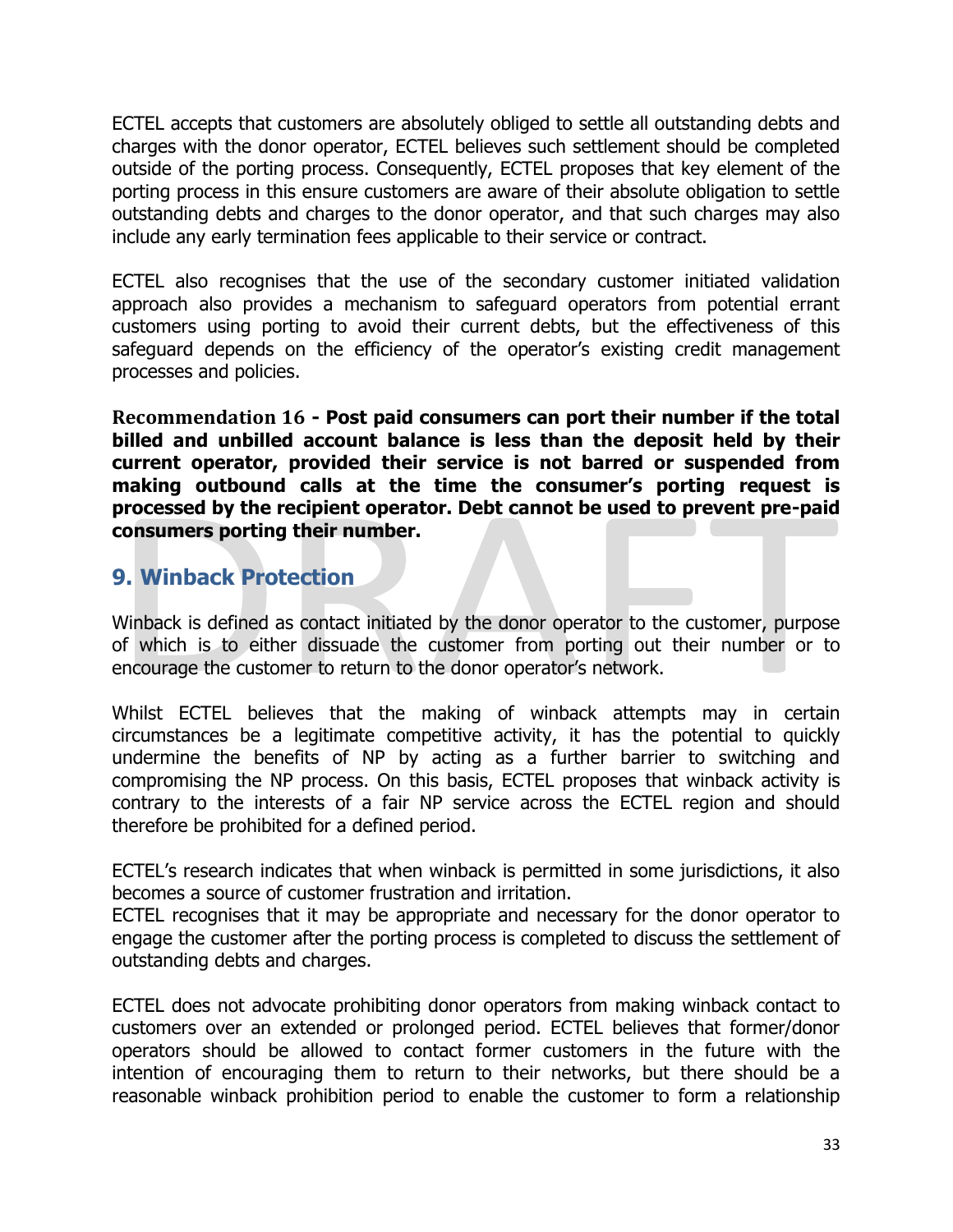with and form an opinion of the new recipient operator. ECTEL's research to benchmark with other similar NP jurisdictions, suggests that an appropriate winback prohibition period would be 60 days.

ECTEL therefore proposes that the donor operator will not be permitted to initiate any contact with the customer once the NP clearinghouse has passed the porting request to the donor operator and for the remaining period until the porting transaction is completed. Furthermore, for a period of 60 days after the customer's number has been ported, the only permitted contact that a donor operator may have with the customer is for the sole purpose of recovering any outstanding payments or debts and will under no circumstances contact the customer for the purpose of soliciting the return to the donor operator's network. Winback prohibition provisions will only apply to numbers or services that are subject to the porting process and thus the donor operator is permitted to freely contact customers about non-ported numbers or services.

<span id="page-33-0"></span>**Recommendation 17 - Once the customer's validated porting request has been passed to the donor operator by the NP Clearinghouse, the donor operator will not be permitted to contact the customer during the period the porting request is being processed. Once the porting request has been successfully completed, for a period of 60 days, the donor operator will only be permitted to contact the customer for the sole purpose of recovering any outstanding payments or debts and will under no circumstances contact the customer during this period with the purpose of soliciting the customer to return to the donor operator's network.** 

### <span id="page-33-1"></span>**10. Onward Porting Restrictions**

NP is intended to enable customers to move their number to the service provider/operator who best meets their needs and requirements and thus NP enables customers to form constructive and meaningful relationships with their new service provider/operator. Providing NP services to the ECTEL market involves costs to operators and NP should be considered as a finite resource, which must be effectively managed for the best interests of the ECTEL markets and consumers. ECTEL recognises that the NP service could be abused by customers frequently switching from one operator to another to merely avail themselves of the latest or best offers or price promotions.

To prevent NP services being abused, many implementations enforce onward porting restriction periods which prevent customers from onward porting their number to another operator for a minimum period from the date of the previous porting transaction. Such onward porting restriction functionality is typically enforced automatically by the NP clearinghouse.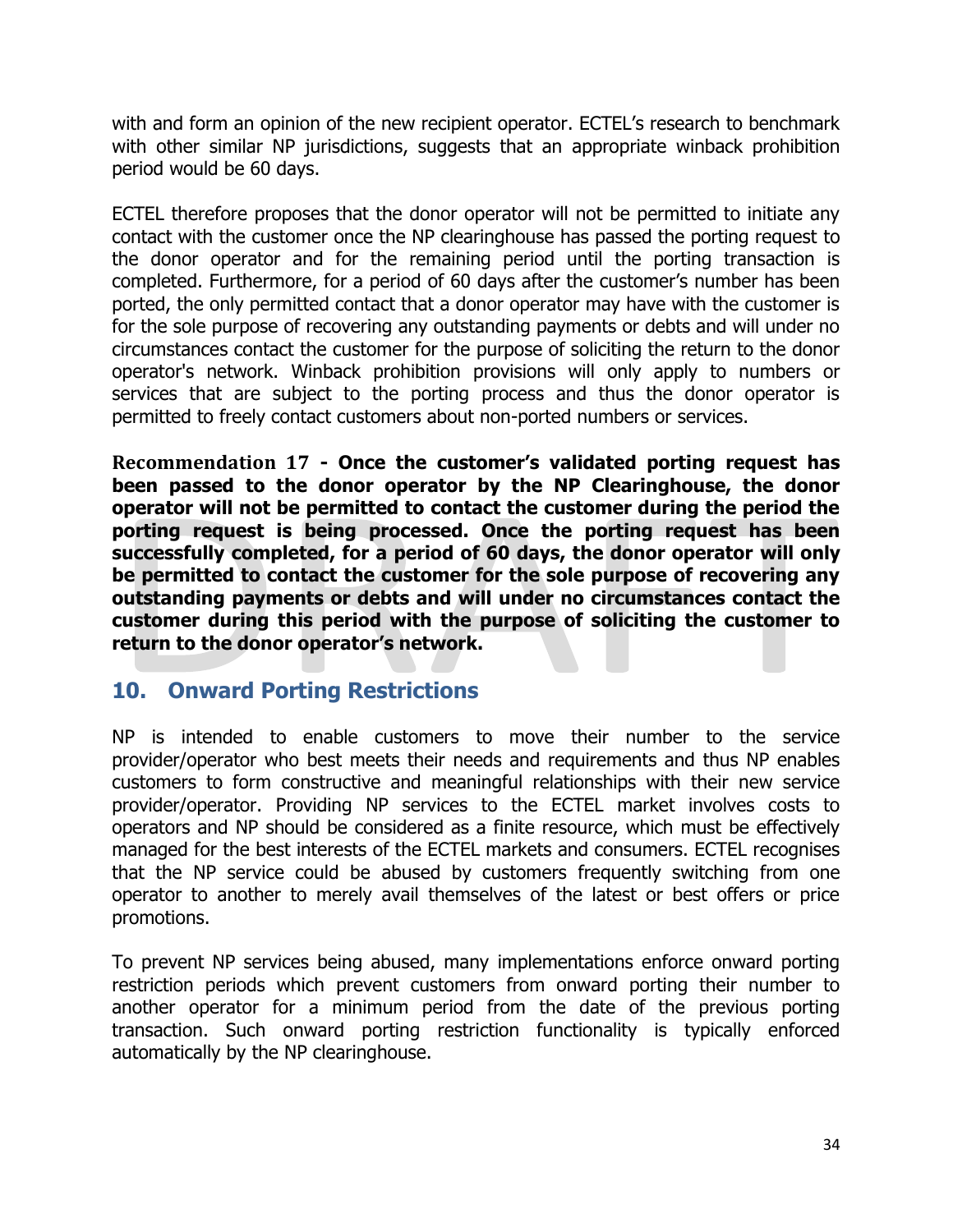ECTEL's research to benchmark with other similar NP jurisdictions, suggests that an appropriate porting restriction period would be 60 days, which also aligns with the corresponding winback prohibition period, outlined in this document.

### <span id="page-34-0"></span>**Recommendation 18 - Customers will not be permitted to port their number to another operator within 60 days of their previous successful porting request.**

### <span id="page-34-1"></span>**11. Ancillary Porting Functions**

ECTEL has already expressed its preference for simple and streamlined fixed and mobile NP processes for the ECTEL region in the interests of efficiency, consistency and to ensure positive customer porting experience. ECTEL has stated that the NP process should be limited to simple and efficient porting numbers between donor and recipient and ancillary functions avoided unless absolutely necessary.

In some NP processes, customers are allowed to nominate a future date for their porting request processed. ECTEL recognises that such a deferred porting function may be useful in certain circumstances. However, the ECTEL's research suggests that such deferred porting functions are seldom used and can result in confusion amongst NP stakeholders resulting in unnecessary porting theories and errors.

ECTEL believes that only real-time porting of numbers should be permitted in the ECTEL fixed and mobile NP processes and that deferred or delayed porting should not be allowed.

### <span id="page-34-2"></span>**Recommendation 19 - Only real-time porting of customer numbers will be allowed and customers will not be able to defer or delay porting requests to later dates.**

The introduction of NP into the ECTEL markets is intended to benefit all ECTEL consumers, both retail and business/corporate. ECTEL recognises that the porting requirements for retail and business/corporate customers may differ and in particular that business/corporate customers may wish to port multiple numbers in a single transaction.

ECTEL understands that of the successful NP implementations allow multiple numbers to be ported in a single transaction, but this capability may require separate process and/or NP clearinghouse functionality. For instance, if the ECTEL fixed and mobile NP processess are to include secondary customer initiated validation of porting requests, there are multiple number porting transactions and require each number to be separately validated by the user or customer which could be cumbersome and complex to manage.

In the interests of efficiency and positive customer porting experience, ECTEL proposes that the ECTEL fixed and mobile NP processes should allow the porting of multiple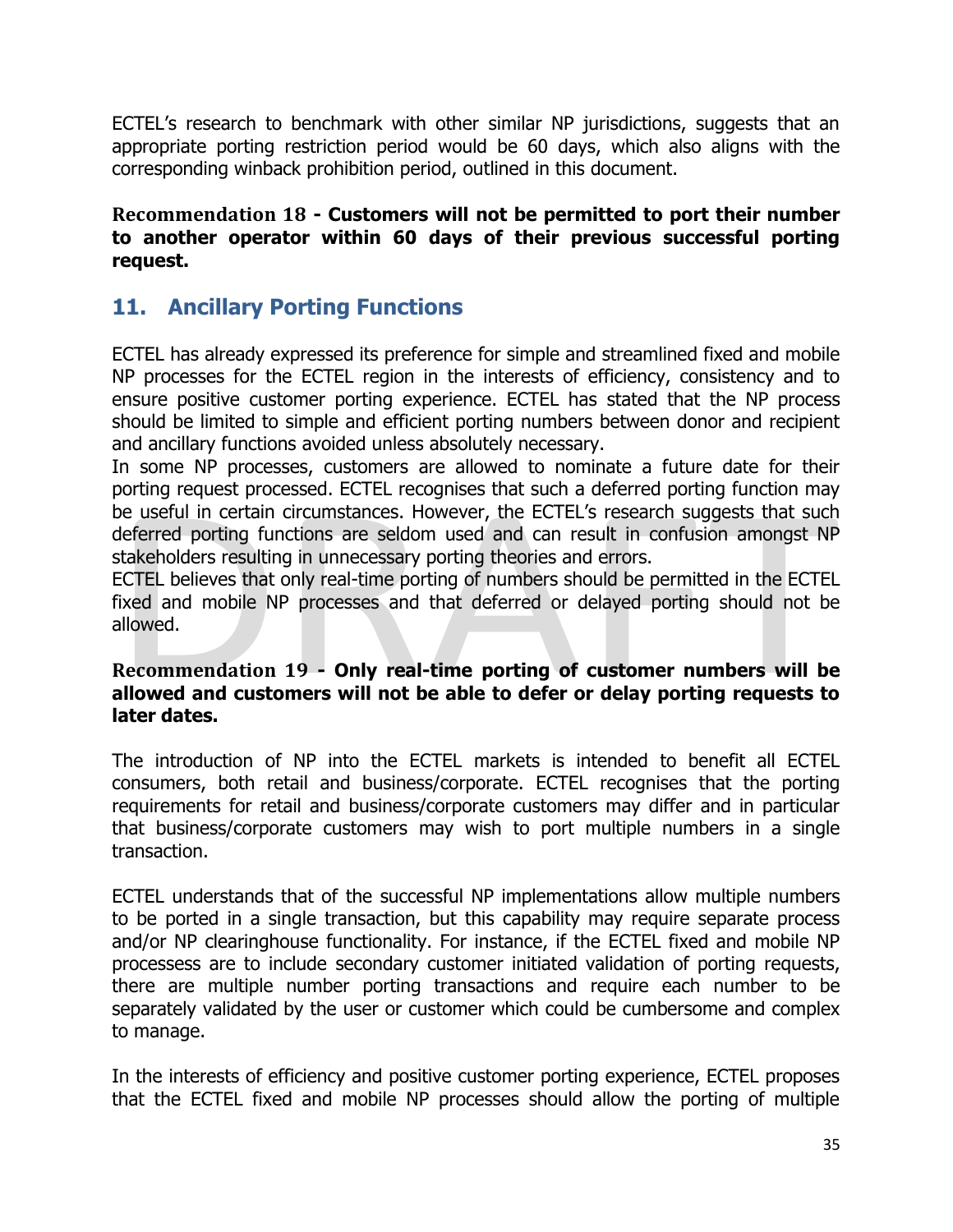numbers within a single porting request, irrespective of whether such number blocks are contiguous or non-contiguous. However, ECTEL recognises that to simplify the validation process for donor operators all numbers within a multiple number porting request should come from the same customer account held by the donor operator.

For simplicity and clarity, ECTEL proposes that a multiple number porting request is defined as a request that contains two or more numbers. It may be appropriate for such multiple number porting requests to be exempt from the standard timeframe, but ECTEL/ NTRCs will review potential multiple porting process requirements during the post-consultation NP implementation phase.

<span id="page-35-0"></span>**Recommendation 20 – The porting process will allow the porting of multiple customer numbers within a single porting request (where "multiple number" is defined as two or more numbers belong to the same customer account), both contiguous and non-contiguous number ranges, to support the efficient porting of multiple number blocks.**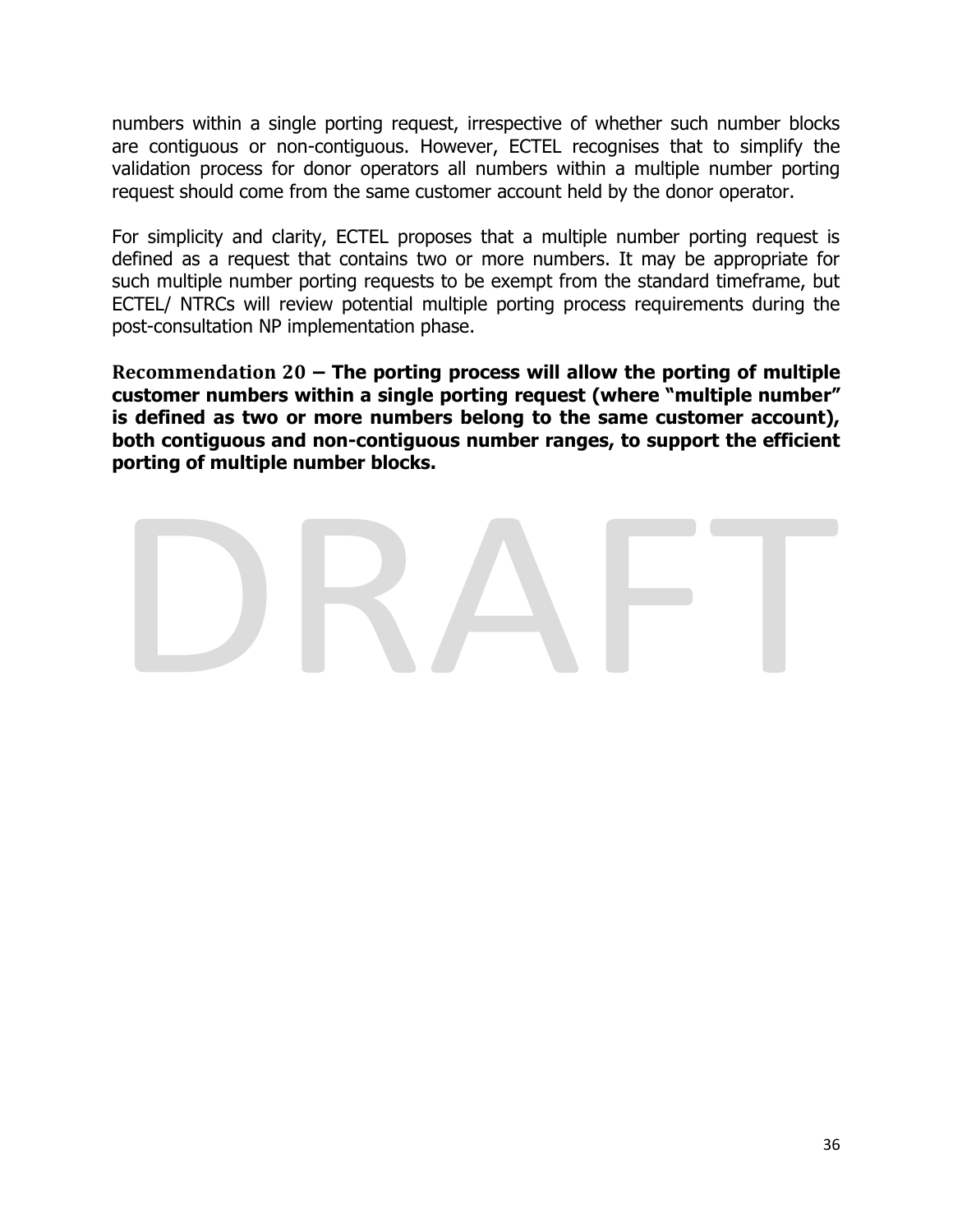### <span id="page-36-0"></span>**12. Summary of NP Recommendations**

ECTEL is pleased to submit the following recommendations for the critical NP service parameters, functions and drivers that are critical to the development and operation of an efficient, robust and consistent fixed and mobile NP service for the ECTEL Member States.

Interested parties are requested to provide kind feedback and comments to the key recommendations outlined in this document.

**Recommendation 1** – NP will be restricted to service provider number portability, specifically porting between mobile to mobile and fixed to fixed numbers only, within the same ECTEL jurisdiction only. The porting of fixed to mobile numbers and mobile to fixed numbers will not be permitted across the ECTEL jurisdictions. In the case of fixed NP, the porting of fixed numbers will only be permitted within the same local exchange and local call areas only, but the porting of numbers between different ECTEL jurisdictions will not be permitted.

**Recommendation 2 -** The NP process of moving a customer's number from one provider to another provider will be achieved by Recipient Led (the customer requests porting through the new Recipient operator).

**Recommendation 3** - The fixed and mobile NP service will be managed and operated across the ECTEL jurisdictions through a centralised NP system which will track all fixed and mobile numbers throughout the ECTEL jurisdictions, manage the porting process between recipient and donor operators and provides some ancillary administration functionality. This approach enables a standardised porting process to be operated across all providers across the ECTEL jurisdictions.

**Recommendation 4** - By adopting the centralised driven NP approach, the successful provider of the NP Clearinghouse will be licenced by ECTEL on behalf of the NTRCs to provide NP services across all ECTEL jurisdictions and will be required to contract directly with the licenced ECTEL operators.

**Recommendation 5** - The NP Clearinghouse service may be either operated from ECTEL or hosted overseas.

**Recommendation 6** – All fixed and mobile traffic to ported and non-ported numbers originated and terminated in ECTEL jurisdictions will be directly routed by the originating network to the terminating network using the All Call Query approach. All Call Query direct routing is widely used in NP implementations across the world and is considered to be the most operationally efficient and reliable form of routing in NP jurisdictions.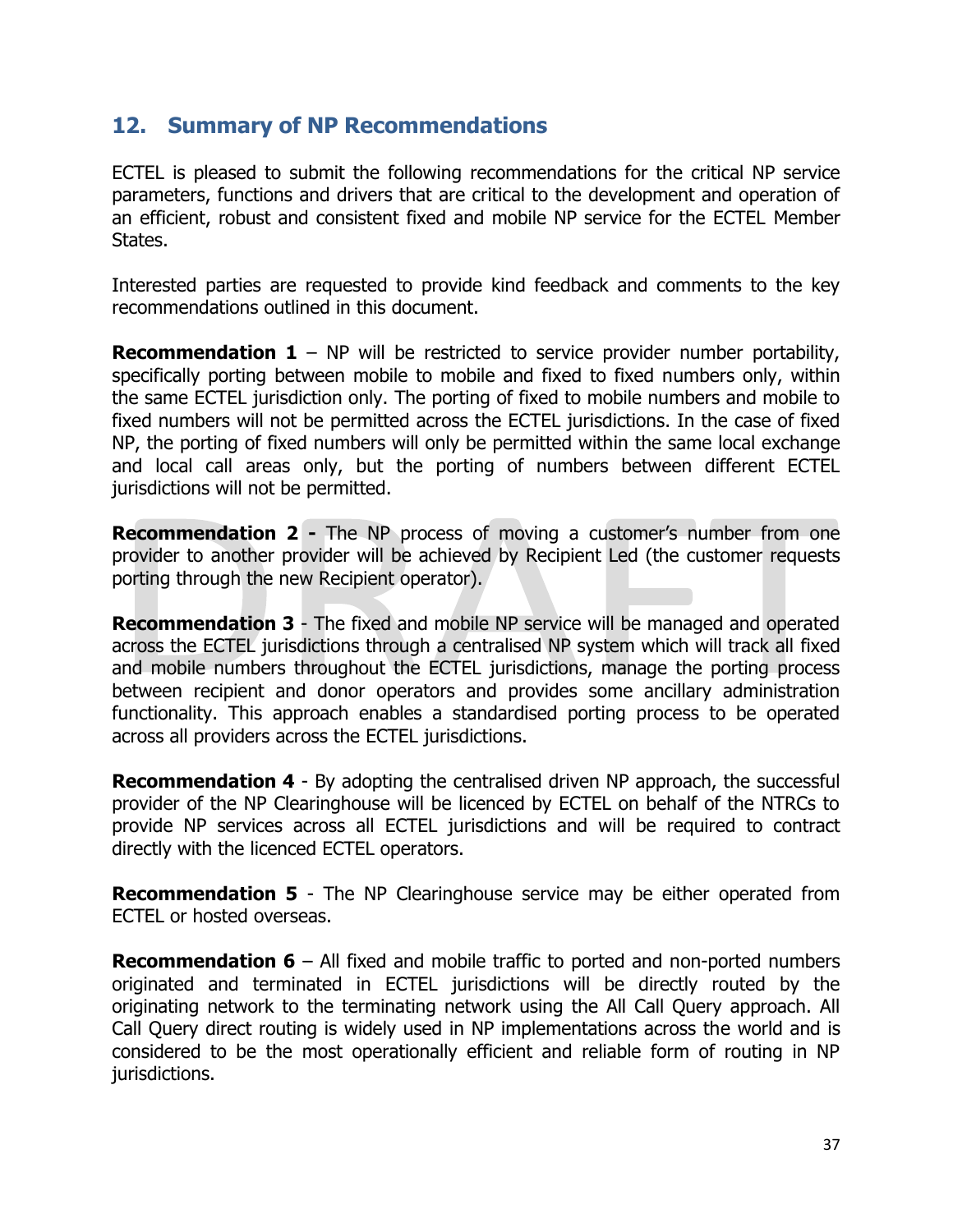**Recommendation 7** - Each operator will be responsible for their own set-up costs to prepare for the implementation and launch of NP across the ECTEL and such set-up costs shall not be directly charged to consumers or other stakeholders.

**Recommendation 8 -** Recipient operators will be allowed to charge customers for porting their numbers at the discretion of each recipient operator. Consumer charging will be reasonable but ECTEL and the NTRCs reserve the right to set a maximum limit to consumer porting charges. Donor operators will not be permitted to charge customers for porting out numbers from their network.

**Recommendation 9** - Donor operators shall be permitted to charge recipient operators for reasonable costs which are directly attributable to the actual efficient processing of porting requests. ECTEL reserves the right to set a maximum limit to donor porting charges. ECTEL reserves the right to set a maximum limit to donor porting charges.

**Recommendation 10** – Fixed and mobile NP should be implemented and launched in parallel and where practical, at the same time.

**Recommendation 11** - NP will be implemented and launched to the ECTEL public within 12 to 15 months from the official launch of the ECTEL NP programme to the operators and NP stakeholders.

**Recommendation 12** - The implementation and preparations for the launch of NP in ECTEL will be managed by a cross stakeholder working group reporting to ECTEL, but ECTEL and the NTRCs shall be responsible for setting the key NP process, functional details and implementation timeframes and making key NP programme decisions etc.

**Recommendation 13** - All customer porting requests will be completed within; 1 working day for mobile NP and 5 working days of fixed NP, from the date of the customer's validated and signed porting request.

**Recommendation 14** - The data transfer during the porting process between the recipient and donor operators is minimised to ensure efficient and robust consumer porting experience with minimal unnecessary porting failures or rejections. Porting data transfer will be restricted to MSISDN/ number being ported and donor operator. Porting process security and integrity will be provided by independent customer validation for each porting request, by either SMS (for mobile number porting requests) or Interactive Voice Response or PIN (for fixed number porting requests.

**Recommendation 15** - Once a customer's porting request has been authorised by the customer and validated by the NP Clearinghouse and passed to the donor operator for approval, the porting request must proceed to completion unless legitimately rejected by the donor operator in compliance with the rejection reasons determined by ECTEL